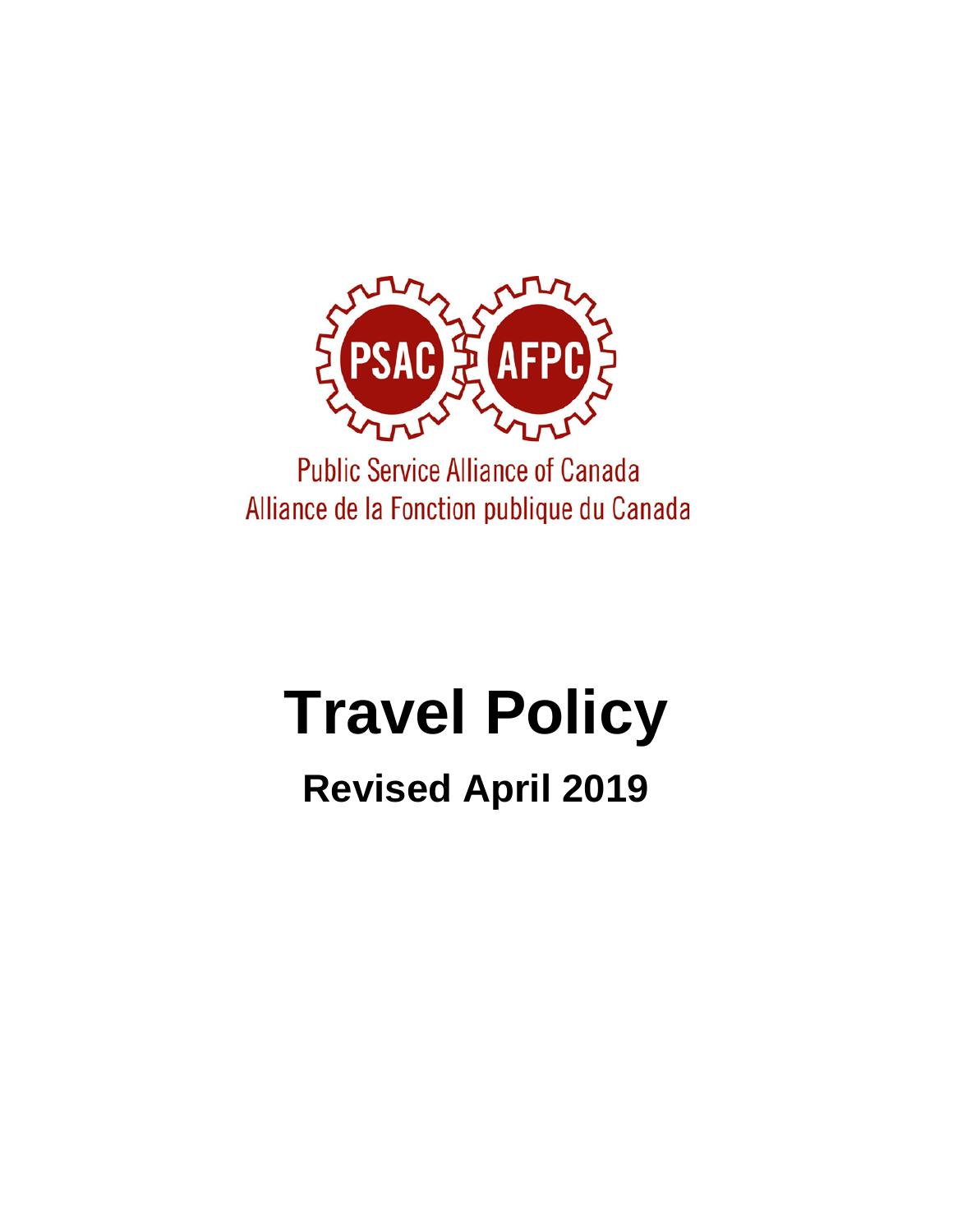# **Table of Contents**

| 1.1                                                            |                                                                        |  |  |
|----------------------------------------------------------------|------------------------------------------------------------------------|--|--|
| 1.2                                                            |                                                                        |  |  |
| 1.3                                                            |                                                                        |  |  |
|                                                                |                                                                        |  |  |
| 2.1                                                            |                                                                        |  |  |
| 2.2                                                            |                                                                        |  |  |
| 2.3                                                            |                                                                        |  |  |
| 2.4                                                            |                                                                        |  |  |
| 2.5                                                            |                                                                        |  |  |
| 2.6                                                            |                                                                        |  |  |
| 2.7                                                            | PSAC Travel Authorization & Requisition for Advance-Internal form (for |  |  |
|                                                                |                                                                        |  |  |
| 2.8                                                            |                                                                        |  |  |
| 2.9                                                            |                                                                        |  |  |
|                                                                |                                                                        |  |  |
|                                                                |                                                                        |  |  |
|                                                                |                                                                        |  |  |
|                                                                |                                                                        |  |  |
| 3.1                                                            |                                                                        |  |  |
| 3.2                                                            |                                                                        |  |  |
| 3.3                                                            |                                                                        |  |  |
| 3.4                                                            |                                                                        |  |  |
|                                                                |                                                                        |  |  |
| 4.1                                                            |                                                                        |  |  |
| 4.2                                                            |                                                                        |  |  |
| 4.3                                                            |                                                                        |  |  |
| 4.4                                                            | Taxi                                                                   |  |  |
| 4.5                                                            |                                                                        |  |  |
| 4.6                                                            |                                                                        |  |  |
| 4.7                                                            |                                                                        |  |  |
| 4.8                                                            |                                                                        |  |  |
| 4.9                                                            |                                                                        |  |  |
|                                                                |                                                                        |  |  |
| SECTION 6-ILLNESS, INJURY AND DEATH WHILE IN TRAVEL STATUS  24 |                                                                        |  |  |
| 6.1                                                            |                                                                        |  |  |
| 6.2                                                            |                                                                        |  |  |
|                                                                |                                                                        |  |  |
| 7.1                                                            |                                                                        |  |  |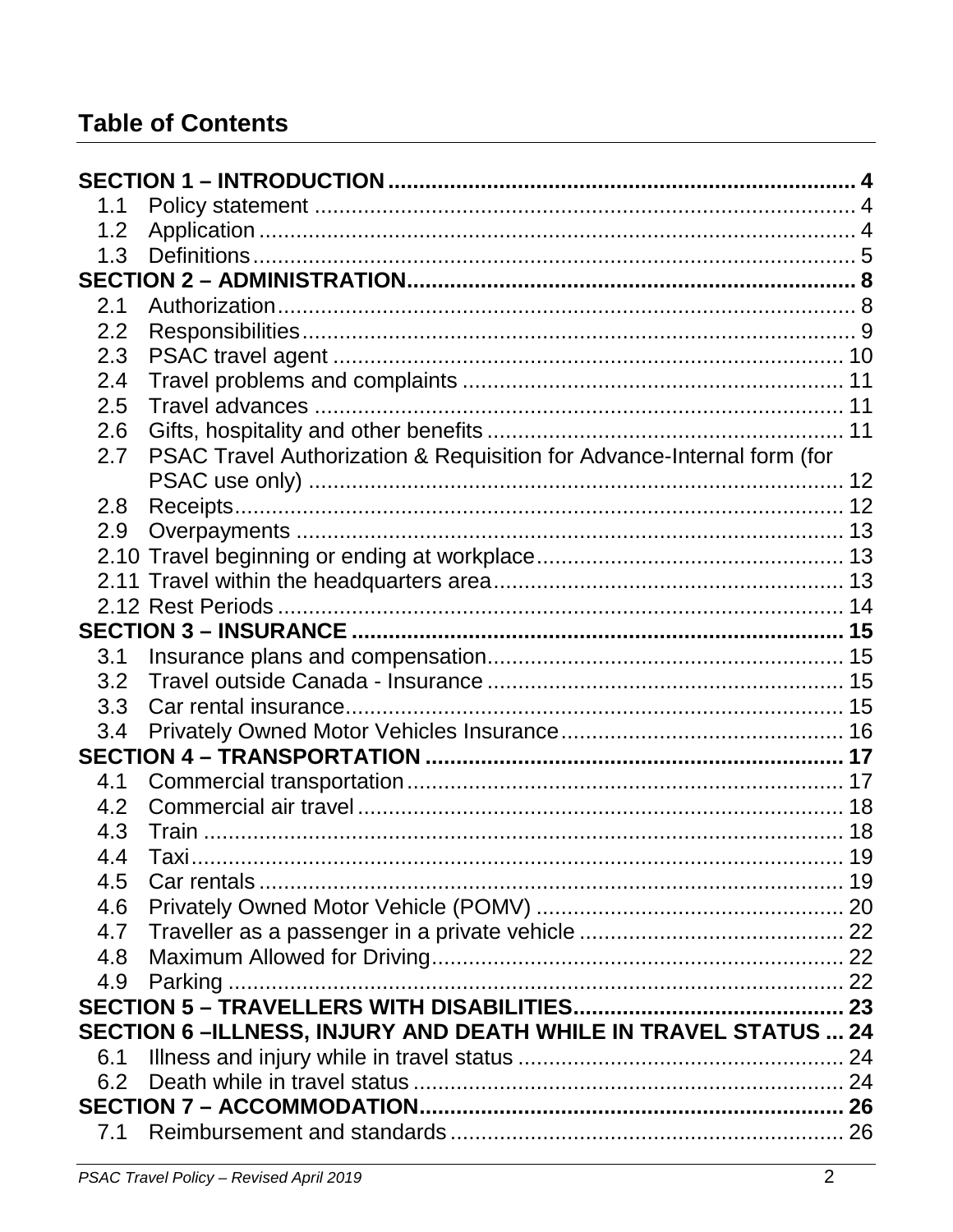| 7.2 | Cancellations, guaranteed reservations and hotel overcharges 27        |  |  |
|-----|------------------------------------------------------------------------|--|--|
| 7.3 |                                                                        |  |  |
| 7.4 |                                                                        |  |  |
|     | SECTION 8 - MEALS, INCIDENTALS AND OTHER EXPENSES  28                  |  |  |
| 8.1 |                                                                        |  |  |
| 8.2 |                                                                        |  |  |
| 8.3 |                                                                        |  |  |
| 8.4 |                                                                        |  |  |
| 8.5 |                                                                        |  |  |
| 8.6 |                                                                        |  |  |
|     | SECTION 9 - FAMILY CARE WHILE IN TRAVEL STATUS 31                      |  |  |
|     |                                                                        |  |  |
|     | SECTION 10 - EXTENDED PERIODS IN TRAVEL STATUS  34                     |  |  |
|     |                                                                        |  |  |
|     |                                                                        |  |  |
|     |                                                                        |  |  |
|     |                                                                        |  |  |
|     |                                                                        |  |  |
|     |                                                                        |  |  |
|     |                                                                        |  |  |
|     |                                                                        |  |  |
|     |                                                                        |  |  |
|     |                                                                        |  |  |
|     |                                                                        |  |  |
|     |                                                                        |  |  |
|     | APPENDIX A - PSAC Rates - Meals & incidental allowances and kilometric |  |  |
|     |                                                                        |  |  |
|     |                                                                        |  |  |
|     |                                                                        |  |  |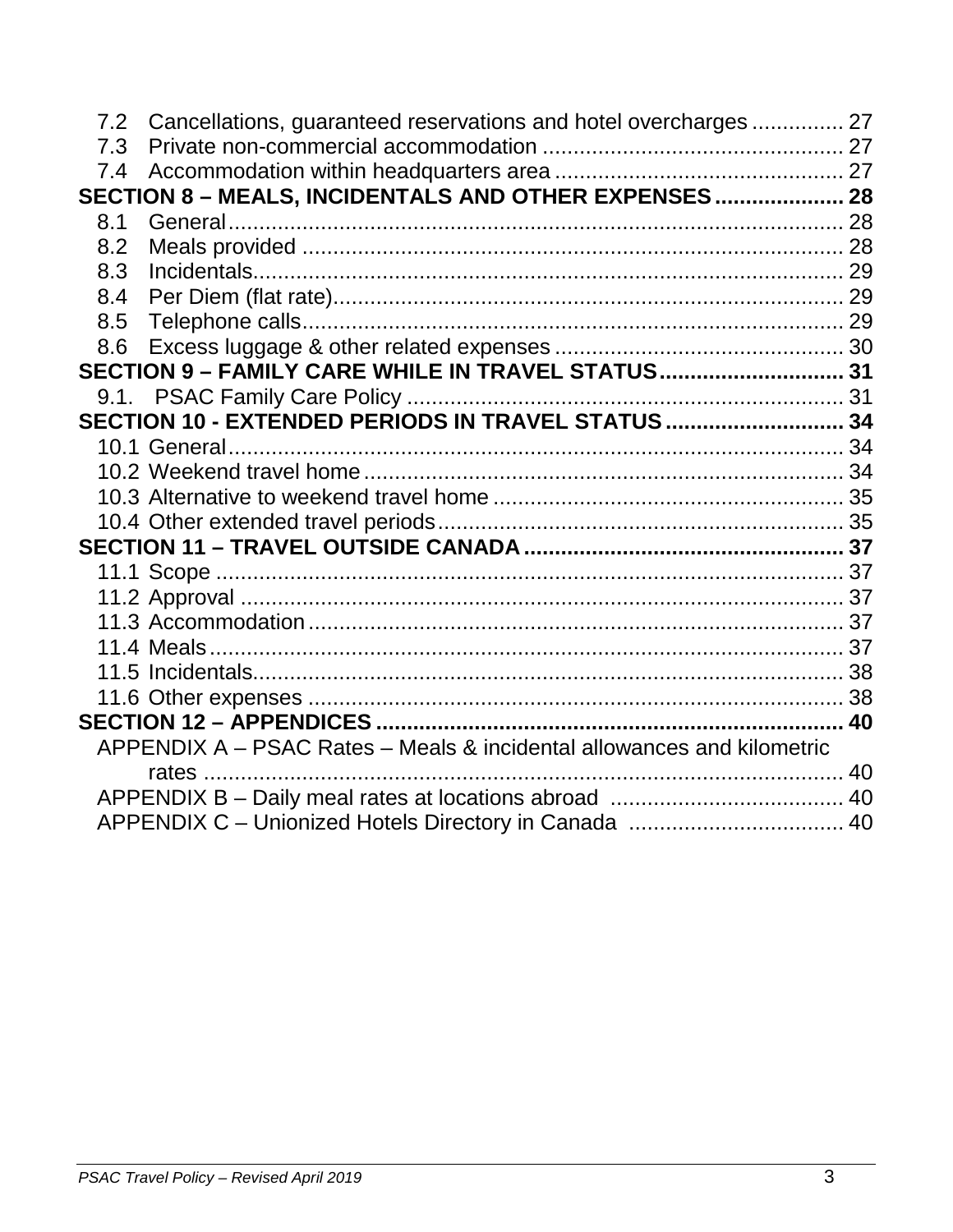# <span id="page-3-3"></span><span id="page-3-0"></span>**SECTION 1 – INTRODUCTION**

#### <span id="page-3-1"></span>**1.1 Policy statement**

It is the policy of the PSAC to ensure consistent and fair treatment of all individuals who are required to travel on authorized PSAC business.

The provisions contained in this policy are mandatory. These provisions provide for the reimbursement of reasonable expenses incurred while travelling on PSAC business.

Unionized facilities, suppliers and services **must be** used whenever available and possible.

All travel, including exceptions, requires pre-authorization. The entitlements of the traveller will be determined in accordance with the provisions of this policy. The responsibility for the PSAC Travel Policy belongs with the PSAC Branch Directors and the AEC Officers.

This policy is subject to a review immediately following the PSAC National Convention or as determined by the Alliance Executive Committee (AEC). Any changes to the PSAC Travel Policy require approval by the AEC.

#### <span id="page-3-2"></span>**1.2 Application**

**1.2.1** This policy applies to all individuals who are required to travel on authorized PSAC business unless specifically stated otherwise within the policy.

**1.2.2** Enquiries concerning the application and interpretation of this travel policy to a particular travel situation can be directed to the appropriate PSAC Branch Directors, Coordinators or to the Convention, Conferences and Project Officer at [FelixG@psac.afpc.com.](mailto:FelixG@psac.afpc.com)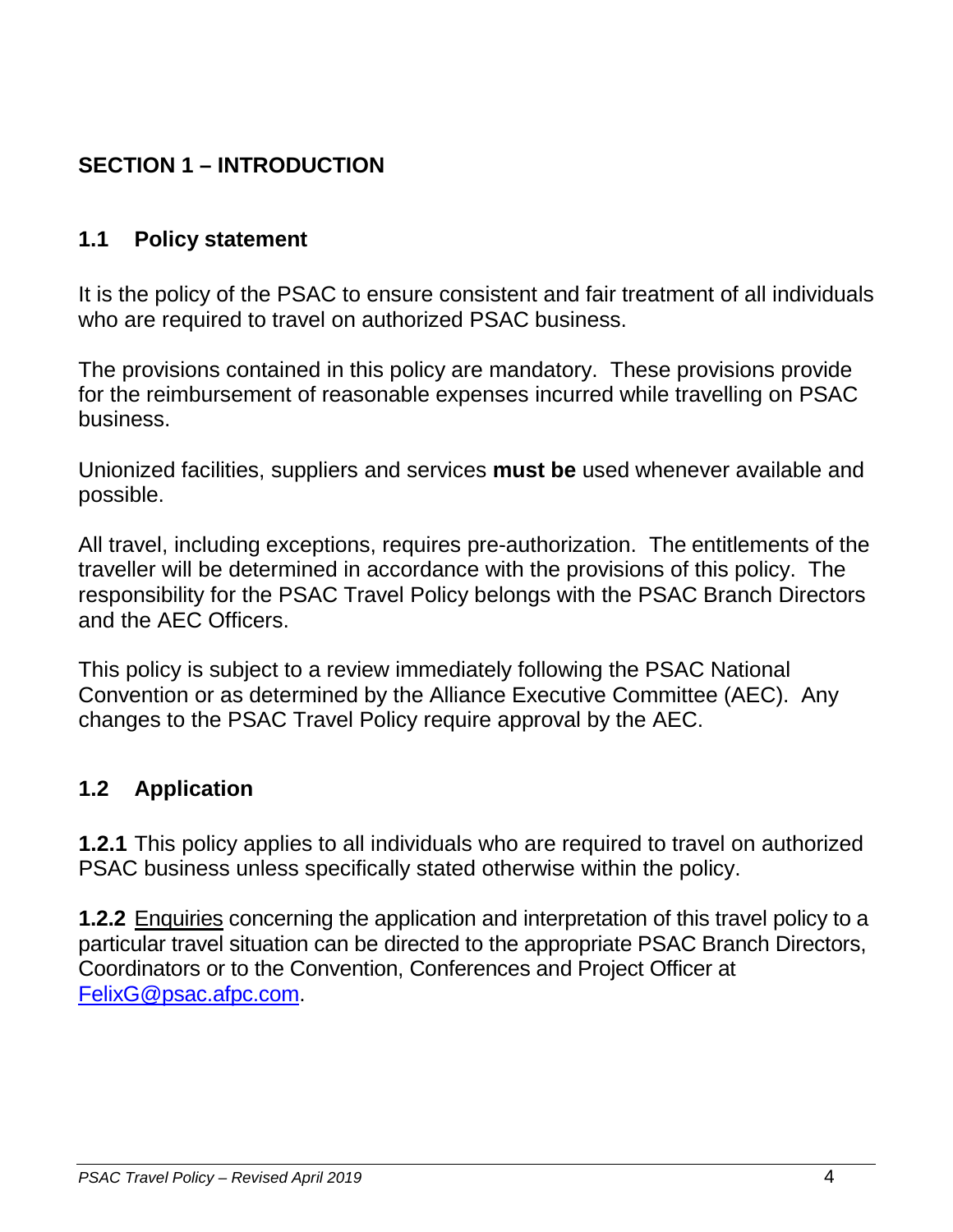#### **1.3 Definitions**

**Alliance Executive Committee (AEC) -** is composed of the National President, the National Executive Vice President and the Regional Executive Vice Presidents.

**Approval** - means the person authorizing the travel expense claim.

**Business travel** – means all travel authorized by the PSAC, and is used in reference to the circumstances under which the expenses prescribed in this policy may be paid or reimbursed from PSAC funds.

**Commercial accommodation** *–* means hotel or motel type of accommodation or a similar commercial establishment that provides lodging at an established rate.

**Continuous travel** – Period of uninterrupted travel between the traveller's initial point of departure and the final destination.

**Dependent child** - means an employee's or spouse's biological, legally adopted, under Aboriginal customs or stepchild who is unmarried, unemployed, dependent and under the age of 21 if not in full time attendance at an educational institution, otherwise under the age of 25 or no age limit if the dependent child has a permanent disability.

**Economy** *–* means the standard class of air travel, including special discount fares. It excludes first class and business/executive class or equivalents.

**Exceptions** - means unusual circumstances or special needs that have not been covered in this policy. The AEC, and/or the Branch Directors and/or the Section/Regional Coordinator have the authority to approve exceptions and make individual decisions that are not covered in this policy.

**Headquarters area***–* means an area surrounding the workplace having a radius of 16 kilometres, centered on the workplace.

**Incidental expenses***–* includes such items as gratuities (excluding those for use of taxi services), internet, laundry, dry cleaning, bottled water, phone calls home, grass cutting, snow removal, home security check, plant watering, mail services, pet care, telecommunications hook-ups and service, shipping of some personal effects, and other personal supplies and services, the costs of which can be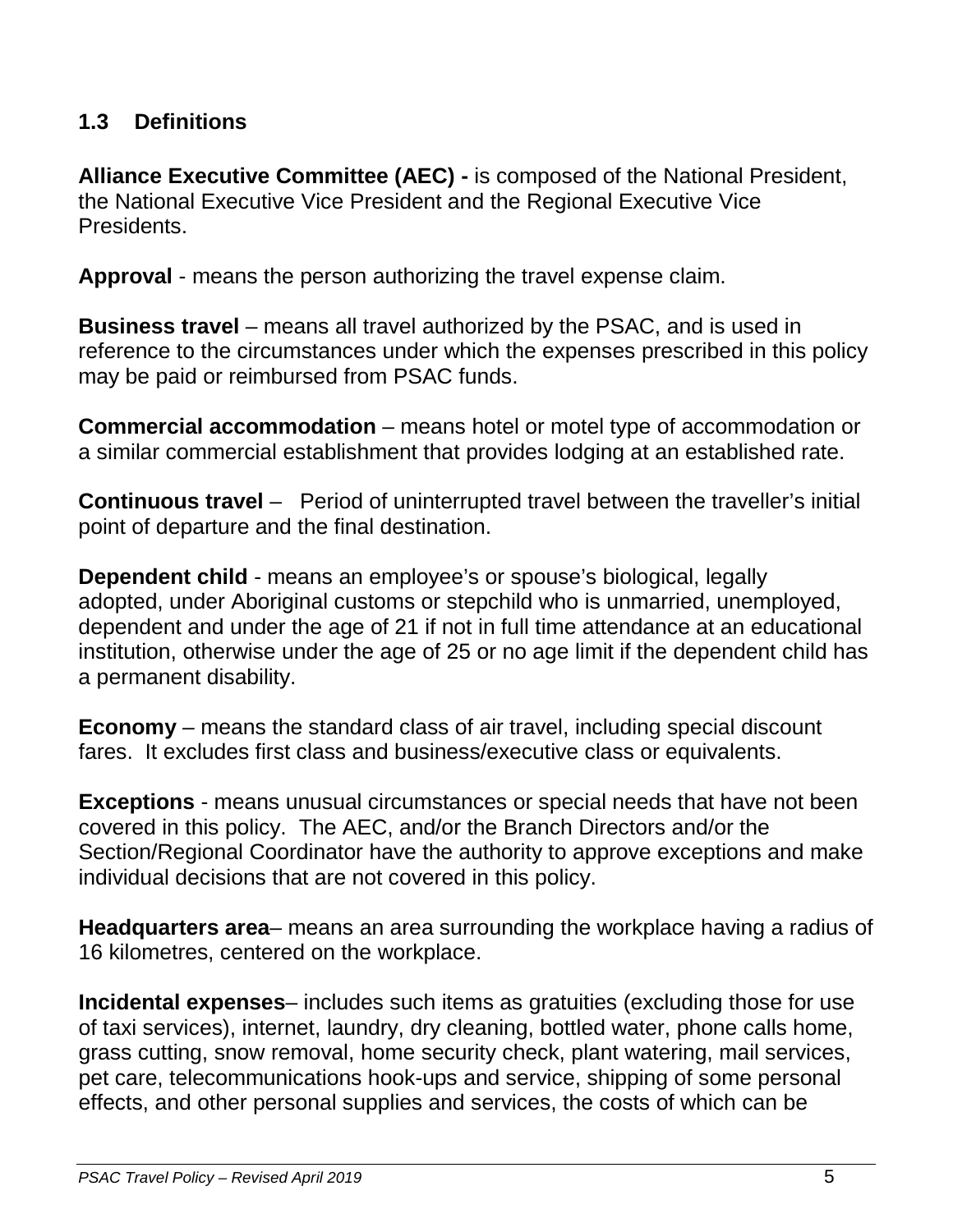attributed to a period in travel status, but for which no other reimbursement or allowance is provided under this policy.

**Kilometric allowance -** means the rate as indicated in Appendix A based on province of registration, payable for all authorized travel by motor vehicle.

**Maximum Allowed for Driving** means the amount paid to a traveller when he/she chooses to travel by privately owned motor vehicle for distances over 300 kms one way, when commercial air or rail transportation is available. The amount paid will be the kilometric distance at the applicable rate specified in Appendix A, up to the maximum of \$700 (round trip).

**Meal allowance -** means the rates for breakfast, lunch, or dinner as indicated on Appendix A.

**Member Expense Portal (MEP) –** website which allows members to submit **t**heir PSAC travel expense claims electronically (located on the PSAC Member Portal website [\(http://psacunion.ca\)](http://psacunion.ca/)).

**Non-commercial accommodation and private non-commercial accommodation** *–* means a private dwelling owned or rented by an acquaintance or relative with whom the traveller does not normally reside, campsites, or other accommodation where incidental expenses are minimal.

**POMV** - means Privately Owned Motor Vehicle.

**PSAC** *–* means the Public Service Alliance of Canada.

**Receipt** *–* means an original document or carbon copy or certified true copy showing the amount of expenditure, itemized where possible, the date and indicating proof of payment.

**Reasonable expenses** *–* means the specific, itemized expenses incurred, based on receipts, excluding alcoholic beverages, up to the amount determined by the PSAC to be justifiable under the circumstances.

**Spouse** means a person to whom an employee or member is legally married, or a person with whom an employee or member is cohabiting and who has been identified to the PSAC as the employee's spouse regardless of sex.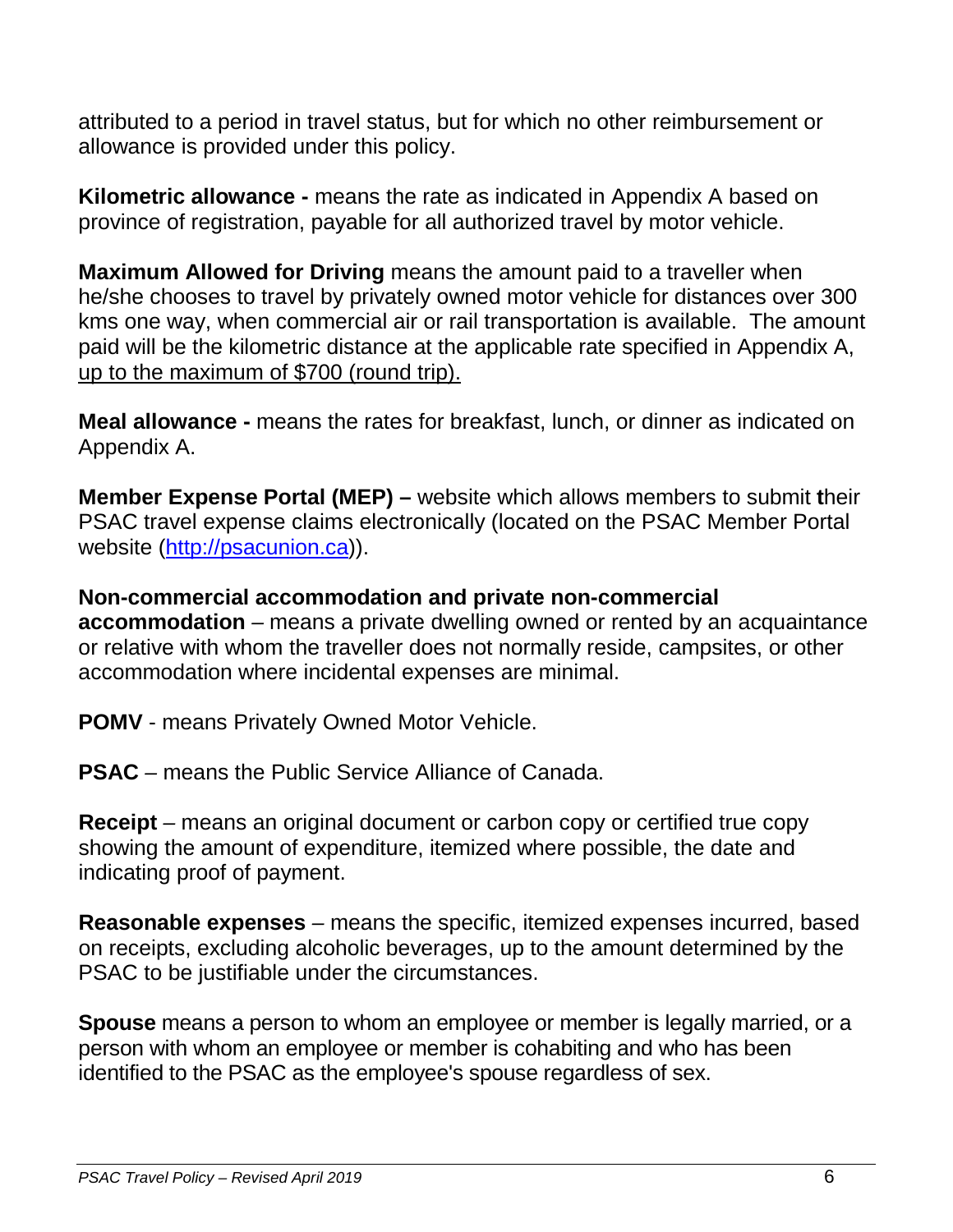**Travel Loyalty Program - Frequent Flyer points -** means benefits offered by the travel industry for business or personal use.

**Traveller** *–* is used in this policy to designate both PSAC employees and members who travel on authorized PSAC business.

**Travel status** *–* means absence from the traveller's headquarters area on PSAC business travel.

**WE Travel Service** - is currently the unionized travel agent company that is utilized by the PSAC.

**Workplace** *–* is the location at or from which a traveller ordinarily performs the duties of his or her position and, in the case of a traveller whose duties are of an itinerant nature, the actual building to which the traveller returns to prepare and/or submit reports, etc., and where other administrative matters pertaining to the traveller's employment are conducted.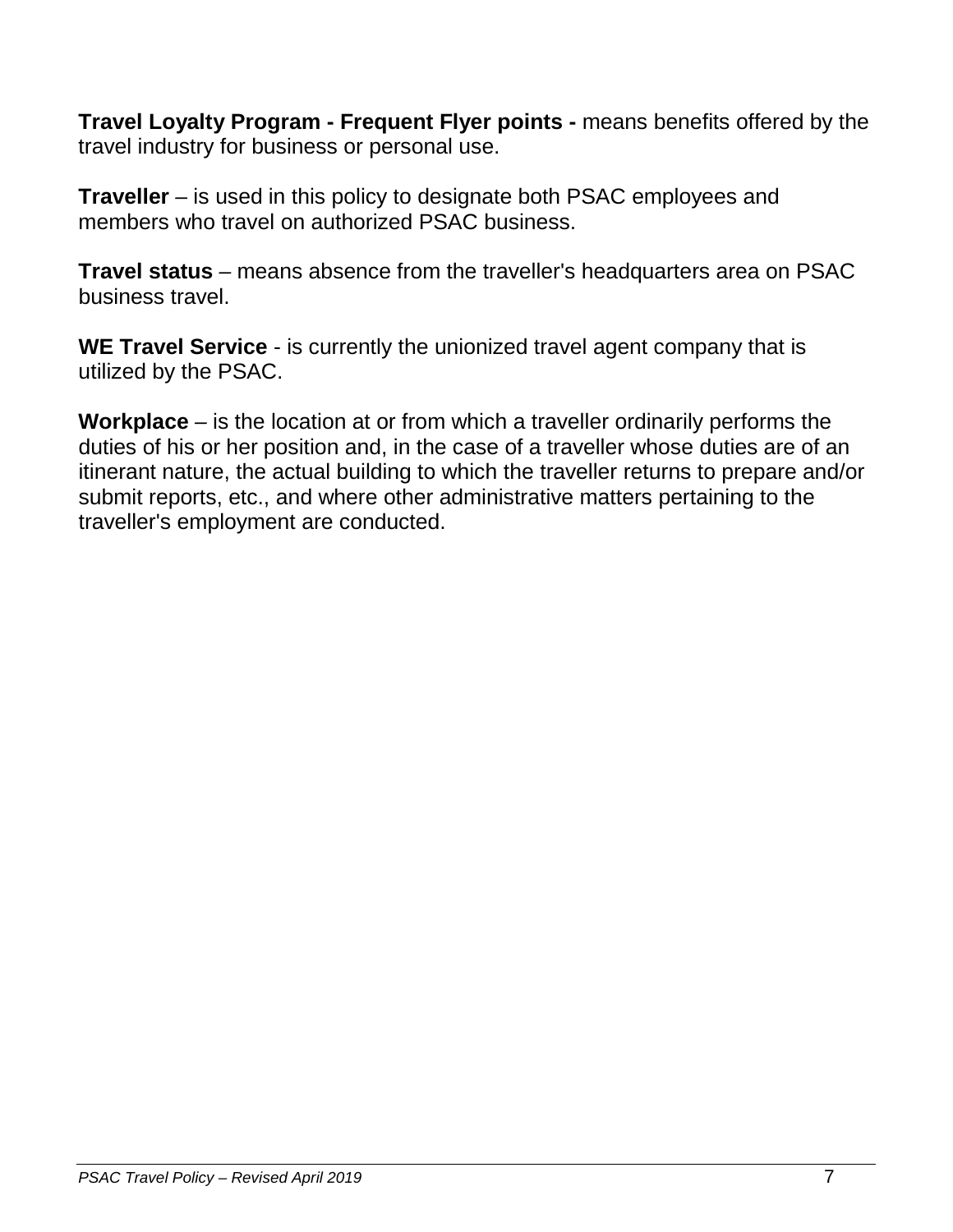# <span id="page-7-0"></span>**SECTION 2 – ADMINISTRATION**

#### <span id="page-7-1"></span>**2.1 Authorization**

**2.1.1** It is the PSAC's responsibility to determine, when, where, by whom and by what means of travel will be undertaken and to select the mode and class of transportation and the accommodation to be used, subject to the provisions of this policy. All travel must be pre-authorized.

**2.1.2** Personal travel can be booked through the PSAC Travel Agency but must be charged to a personal credit card.

**2.1.3** Individuals travelling on PSAC business are entitled to transportation and accommodation that is comfortable and of good quality. Allowance, rates, reimbursements and conditions of payment shall be sufficient to meet reasonable, legitimate expenses that are necessarily incurred as a result of the requirement to travel.

**2.1.4** It is the responsibility of the person authorizing travel and the traveller to be familiar with this policy. Any questions regarding the application of this policy should be reviewed with the person authorizing the travel.

**2.1.5** As a general rule, on a normal working day, travel is to commence from the traveller's headquarters area.

**2.1.6** For travel of distances over 100 km, car rental or when using commercial transportation and/or when overnight accommodation is required, a PSAC Travel Authorization and Requisition for Advance shall be completed by the PSAC staff arranging the travel.

**2.1.7** Should a change in itinerary on route occur or if emergency travel is required, where pre-authorization is not possible, approval will be in accordance with the PSAC Travel Policy.

**2.1.8** Where travel is continuous in nature, the authorization may be provided monthly. Example: unusual circumstances such as short term relocation.

**2.1.9** Approval of all changes from the pre-authorized travel arrangements, such as adjustments to itinerary, changes in mode of transportation, revisions to work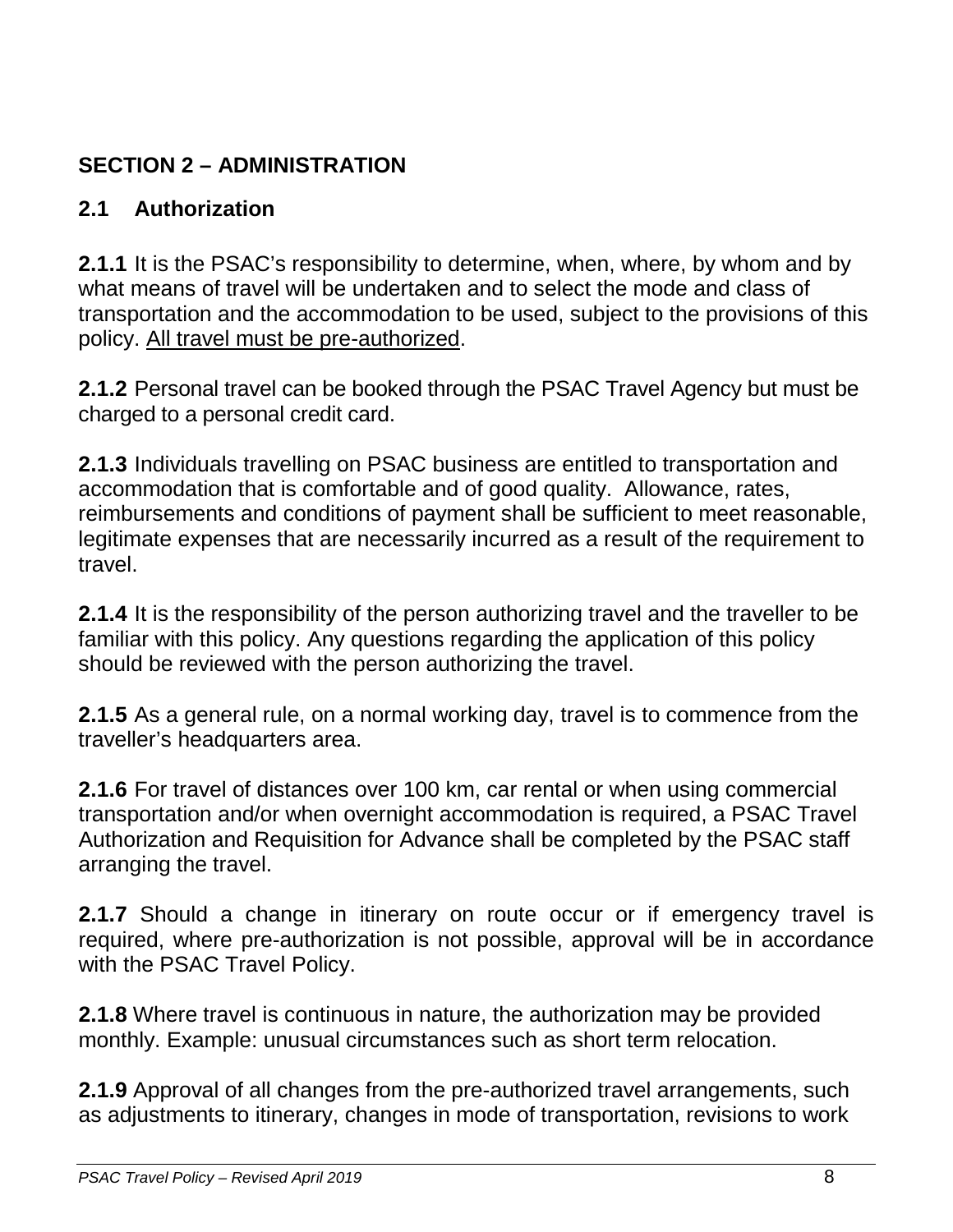schedules that affect, for example, weekend travel home, and alterations to overnight accommodation arrangements should be obtained in advance.

**2.1.10** An explanatory note concerning items not pre-authorized or changes to pre-authorized items should be included with the expense claim or a notation made on the claim.

# <span id="page-8-0"></span>**2.2 Responsibilities**

**2.2.1** The PSAC:

- determines whether travel is necessary;
- ensures that this policy is available to all PSAC travellers;
- ensures that the selection and reservation of appropriate arrangements (transportation, accommodation, advances, etc.) are consistent with the provisions of this policy.
- pre-authorizes travel on the applicable form; and
- verifies and approves travel expense claims.
- **2.2.2** The traveller is responsible for:
	- being familiar with the PSAC Travel Policy;
	- obtaining authorization prior to travel;
	- submitting fully completed travel expense claims with necessary supporting documentation, original receipts and explanations of changes as required;
	- submitting travel expense claims within 90 working days after completion of the travel.
	- the safeguarding of travel advances and funds provided.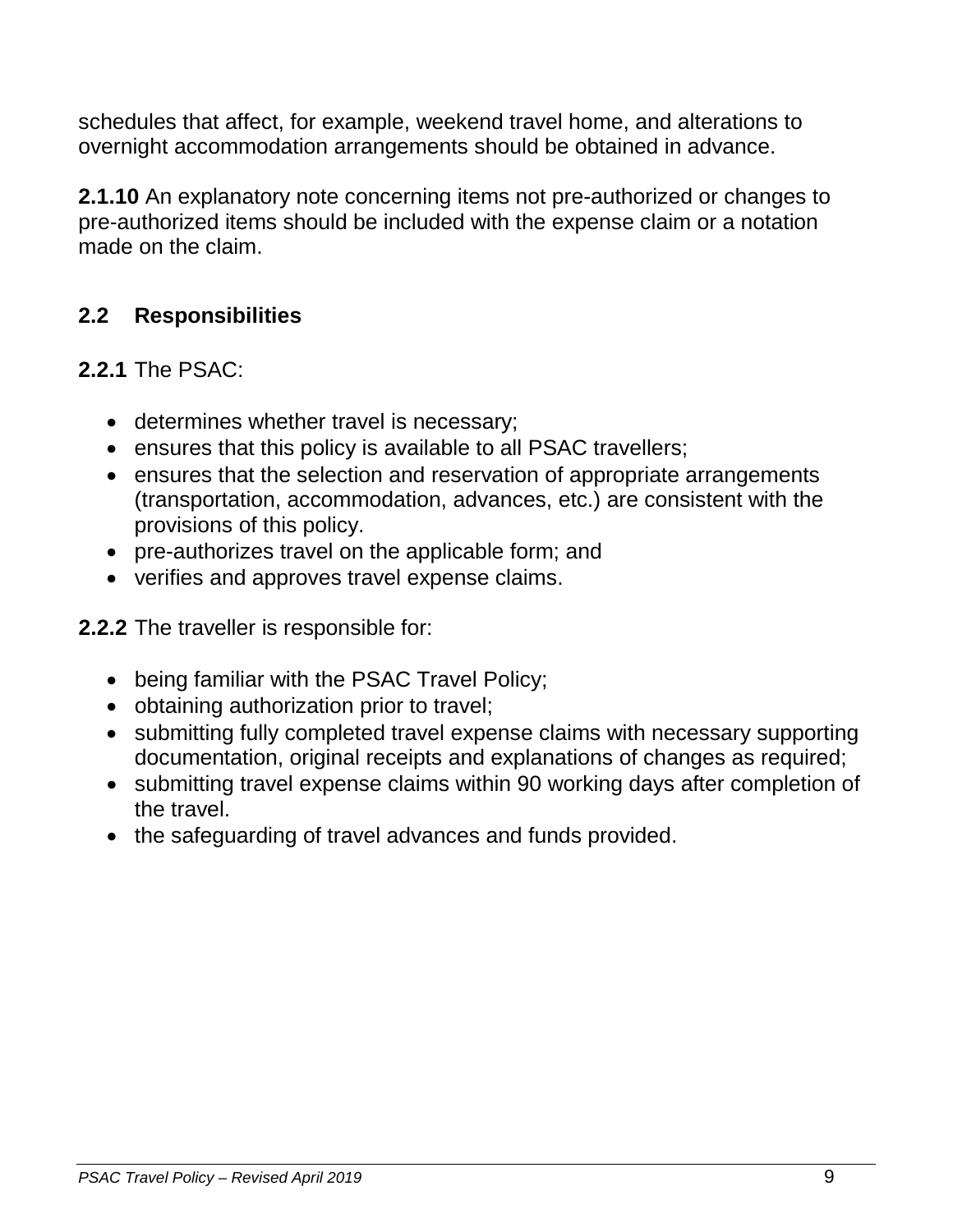#### <span id="page-9-1"></span><span id="page-9-0"></span>**2.3 PSAC travel agent**

#### **2.3.1** Travel agent contact information:

#### **VOYAGES W. E. TRAVEL 25-A York Street, Ottawa, Ontario K1N 5S7**

#### **Tel.: 613-232-9908 or Toll free: 888-676-7747 (Ottawa) Fax : 613-232-9931 E-mail ottawa@wetravel.net web page: www.wetravel.net** Reservation Office Hours: Monday through Friday - 8:30 a.m. - 5:00 p.m. EST **800-663-4703 (Vancouver) (Vancouver office may only be contacted outside Ottawa regular hours) GROUP (10 or more travellers) RESERVATIONS** If you have 10 or more people attending meetings, or different meetings of smaller numbers in the same city, please ensure you register your group event with W.E. Travel to obtain any available discounts.

#### **24 HOUR EMERGENCY TRAVEL CENTRE 1-800-787-6030**

**2.3.2** A client profile form is necessary for each frequent traveller in order to save time when making their bookings. Individuals who occasionally travel on authorized PSAC business do not need a profile. If a travel profile is not completed, the Travel Agent will request the information directly from the traveller, for example, seating preferences, special service requests, frequent travel program information, etc.

Please note personal credit card information may be requested as economy air and train fares only may be charged to the PSAC's account. The travel agent requires the traveller's credit card number to guarantee hotel reservations or for charging personal travel. The card name, number and expiration date are required. All information is kept confidential and is protected under the Travel Agent's privacy policy.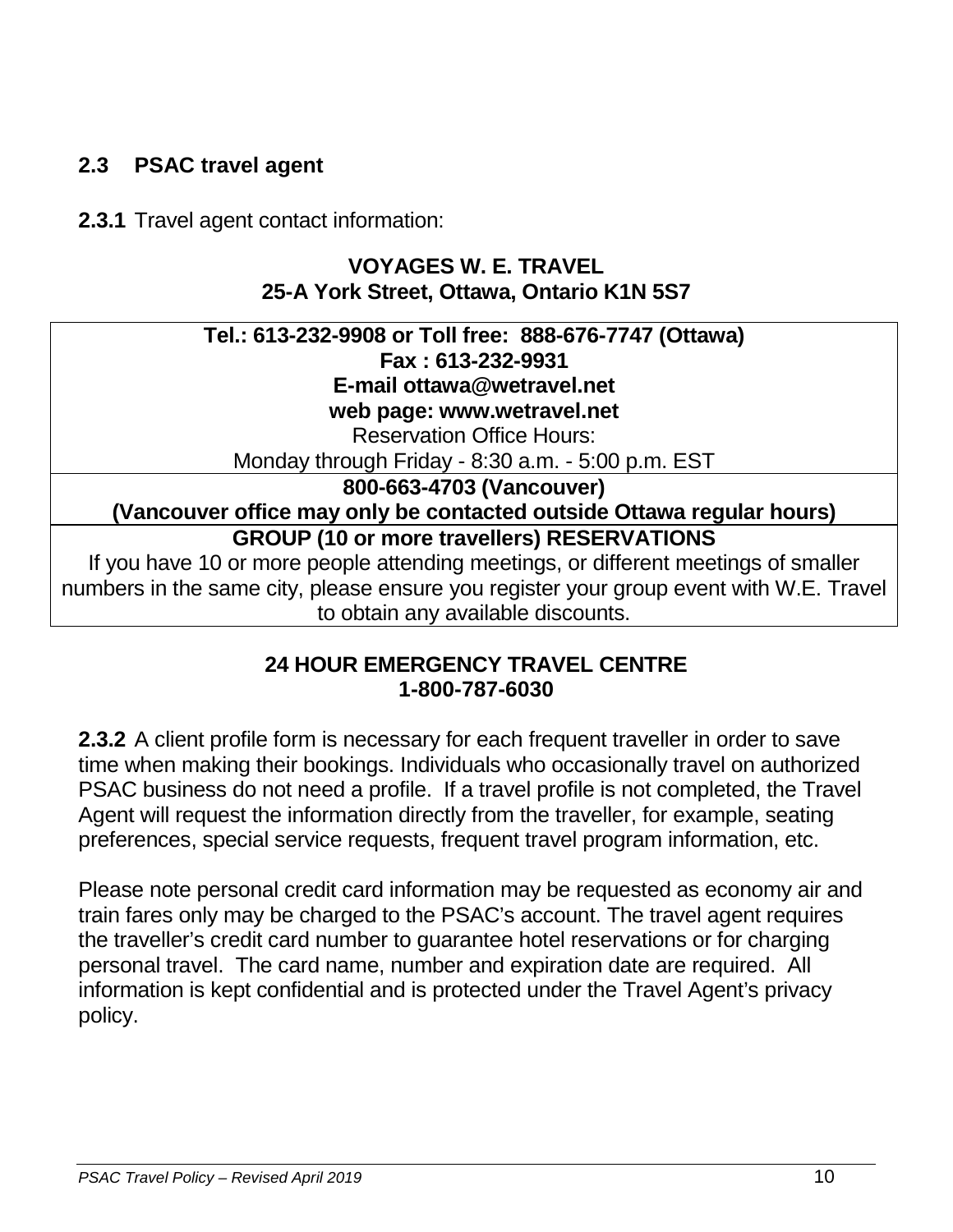#### **2.4 Travel problems and complaints**

**2.4.1** All problems and complaints should be fully documented in writing and sent by email to the PSAC Convention, Conferences and Project Officer at [FelixG@psac-afpc.com.](mailto:FelixG@psac-afpc.com)

To assist the PSAC and the Travel Agent in responding to queries, the following information should be included:

- Date of reservation and name of PSAC contact who made reservation
- Name of travel agent who made reservation
- Travel Agent Itinerary
- Clearly outline the details of the situation
- Ask for a response in writing

#### <span id="page-10-0"></span>**2.5 Travel advances**

**2.5.1** Travellers on PSAC business shall, upon request be provided with a travel advance to cover travel expenses not paid directly by the PSAC.

#### <span id="page-10-1"></span>**2.6 Gifts, hospitality and other benefits**

**2.6.1** Coupons, vouchers or other benefits such as accommodation, which are received due to delays, can be used by the traveller. Claims should not be made for any such benefits that have been provided free of charge to the traveller. The appropriate explanations should be written on the expense claim or an accompanying document.

**2.6.2** While on PSAC official business travel, travellers can collect and redeem benefits from Travel Loyalty Program(s) (TLP) also known as Frequent Flyer Points. These benefits are for personal use and cannot be redeemed for cash value towards PSAC business travel.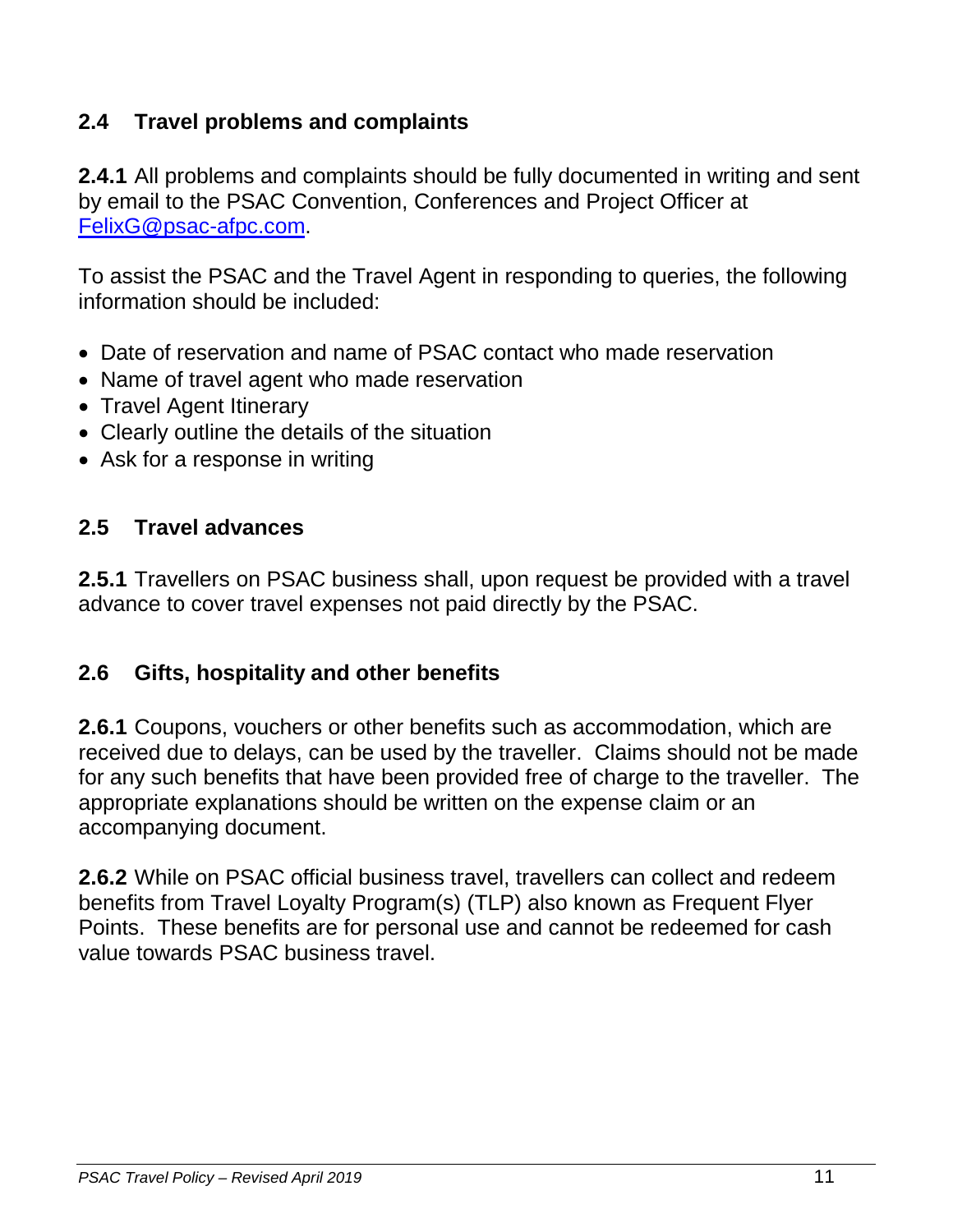#### <span id="page-11-0"></span>**2.7 PSAC Travel Authorization & Requisition for Advance-Internal form (for PSAC use only)**

**2.7.1** The PSAC Travel Authorization and Requisition for Advance is for internal use only and must be completed by PSAC staff. The form contains the following information:

- the travel authorization number and budgetary codes;
- the purpose and duration of the trip;
- the location to be visited:
- the dates and times of arrival and departure;
- any pre-paid transportation, meals or accommodation;
- the modes and classes of transportation authorized;
- vehicle rental authorization, including vehicle size;
- the amount of the travel advance authorized;
- the types of accommodation, locations and daily rate;
- other projected expenses involved, e.g., weekend travel home; and, any special arrangements.

#### <span id="page-11-1"></span>**2.8 Receipts**

**2.8.1** If claims are submitted via the Member Expense Portal (MEP), receipts are not required unless selected for audit upon submission. Receipts must be retained by the traveller for a period of 2 years after the activity in case of future audits by the PSAC.

For claims submitted in hard copy form, original receipts must accompany the claim in order to be processed.

**2.8.2** If a traveller is claiming **return** taxi, toll or ferry fares, he/she should submit a receipt for the return portion. However, one receipt is sufficient proof of payment, if the traveller attaches a receipt to his/her claim and indicates on the expense claim form that the amount being claimed is the fare times two (e.g.  $$25 \times 2 = $50$ ). Should the receipt for the return fare be in excess of the amount reimbursed an additional claim may be submitted for the additional amount of the return fare.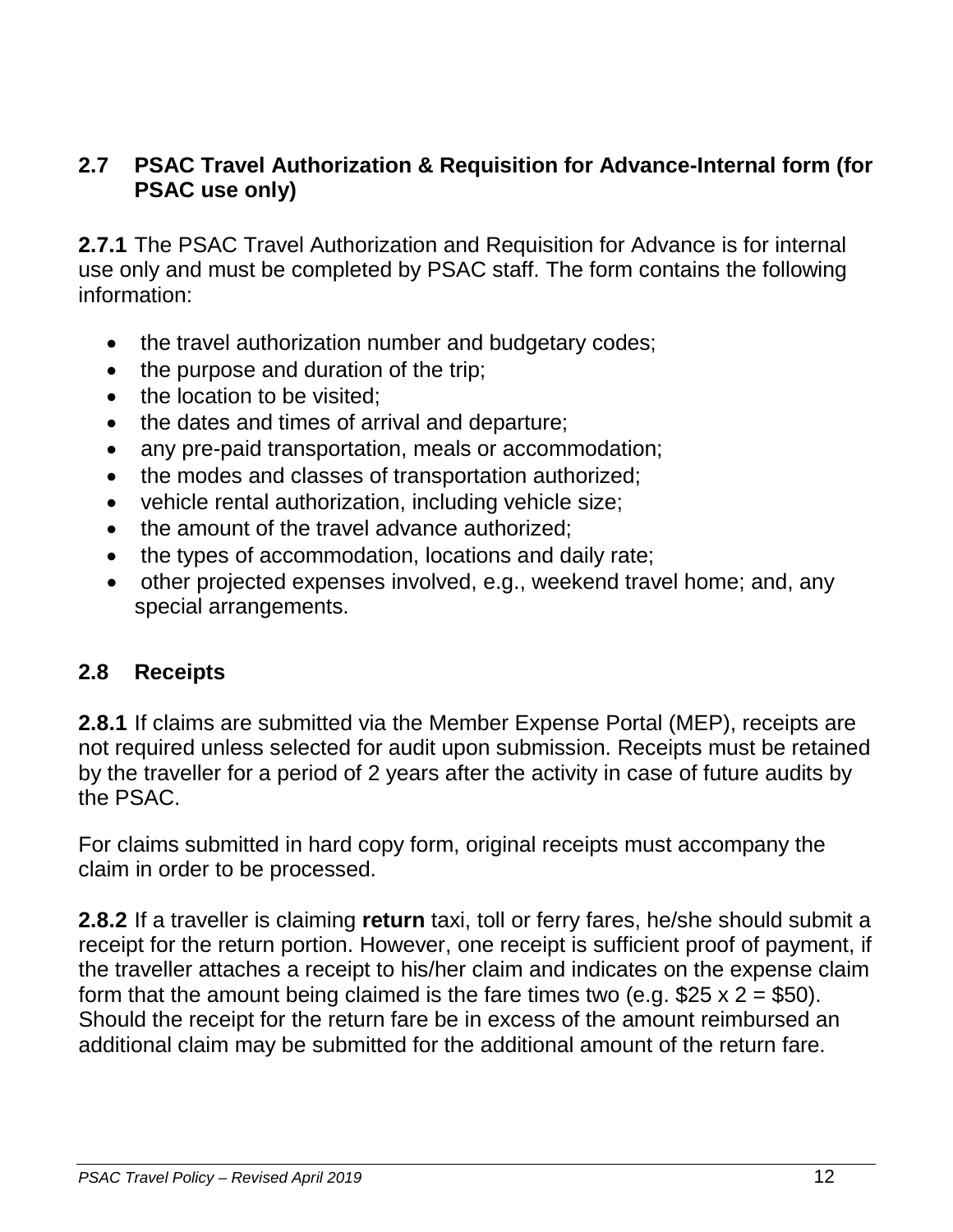**2.8.3** The only expenses for which receipts are not required are as follows:

- meal allowances (unless otherwise specified);
- incidental expense allowances;
- taxis utilized for which the cost is \$10.00 or less;
- kilometric allowance:
- parking meters or tolls.

# <span id="page-12-0"></span>**2.9 Overpayments**

**2.9.1** The PSAC is required to recover all overpayments made to travellers.

# <span id="page-12-1"></span>**2.10 Travel beginning or ending at workplace**

**2.10.1** When a period in travel status begins or ends at the workplace, the traveller may incur extra travel costs on the first and/or last day because the regular workplace/home commuting pattern is disrupted. Accordingly, the traveller shall be reimbursed for reasonable transportation costs incurred between the residence and the workplace.

# <span id="page-12-2"></span>**2.11 Travel within the headquarters area**

**2.11.1** When a traveller is authorized to proceed on PSAC business within the headquarters area, other than the workplace, during their regular work day, the cost of taxi or transportation shall be paid at the PSAC kilometric rate found in Appendix A for the most direct route between the travellers' workplace and the meeting location.

Necessary parking charges may also be reimbursed.

**2.11.2** When a traveller is authorized to proceed on PSAC business within the headquarters area, other than the workplace, on a non-working day, the cost of taxi or transportation shall be paid at the PSAC kilometric rate found in Appendix A for the most direct route between the travellers' residence and the meeting location.

Necessary parking charges may also be reimbursed.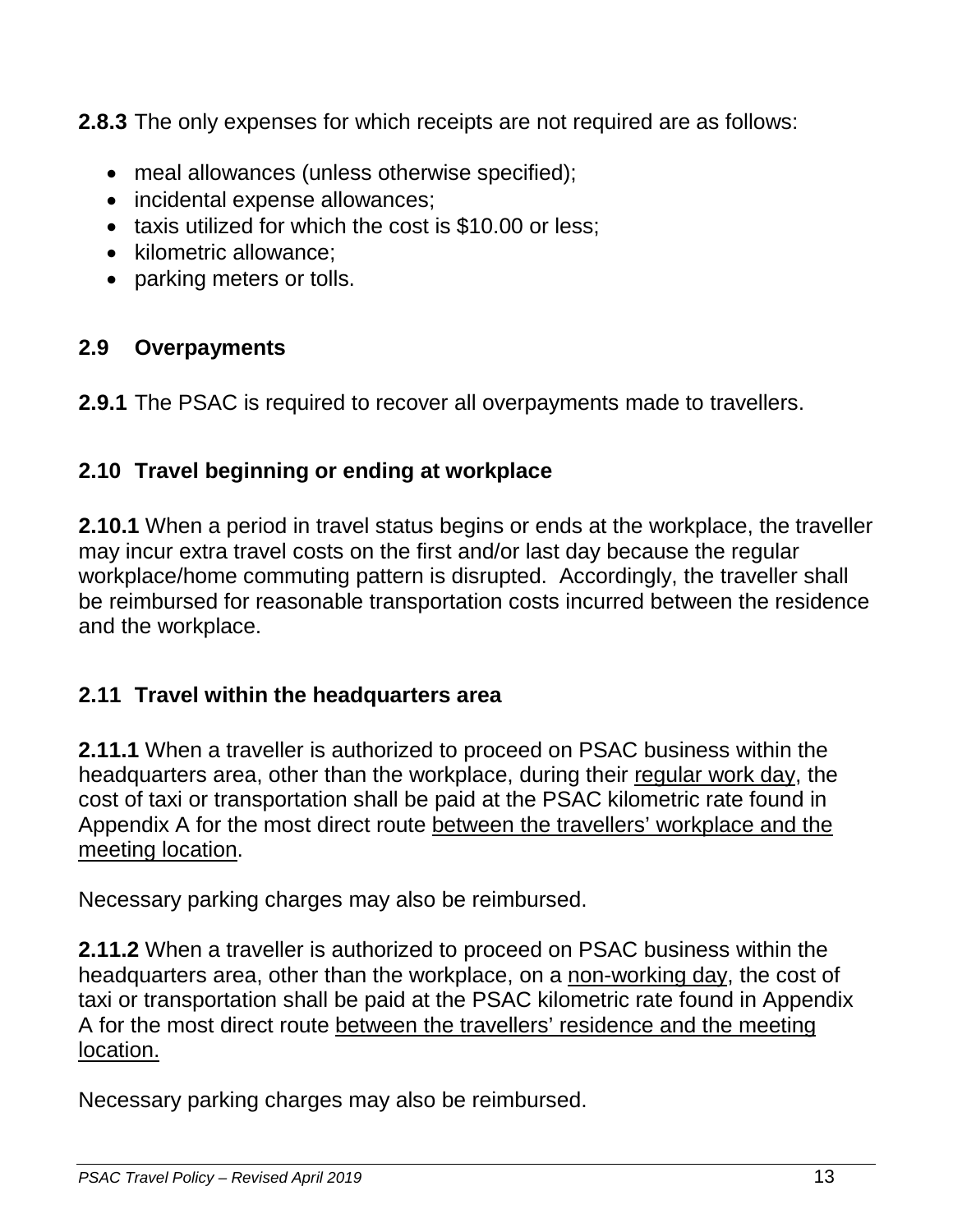**2.11.3** When the PSAC requests that a traveller bring a privately owned motor vehicle to the workplace, or to travel to a destination within the headquarters area, and the traveller has demonstrated to the PSAC that a privately owned motor vehicle is not the traveller's normal mode of transportation to the workplace, the traveller may be reimbursed at the kilometric rate specified in Appendix A. Such reimbursement will be based on the most direct road route between the residence and the workplace/destination.

Necessary parking charges may also be reimbursed.

# <span id="page-13-0"></span>**2.12 Rest Periods**

**2.12.1** To alleviate fatigue caused by time-zone changes or overnight travel, a suitable rest period of up to 10 hours may be allowed between the time the traveller arrives at the destination (home, hotel, event site) and the time the traveller is required to report for work.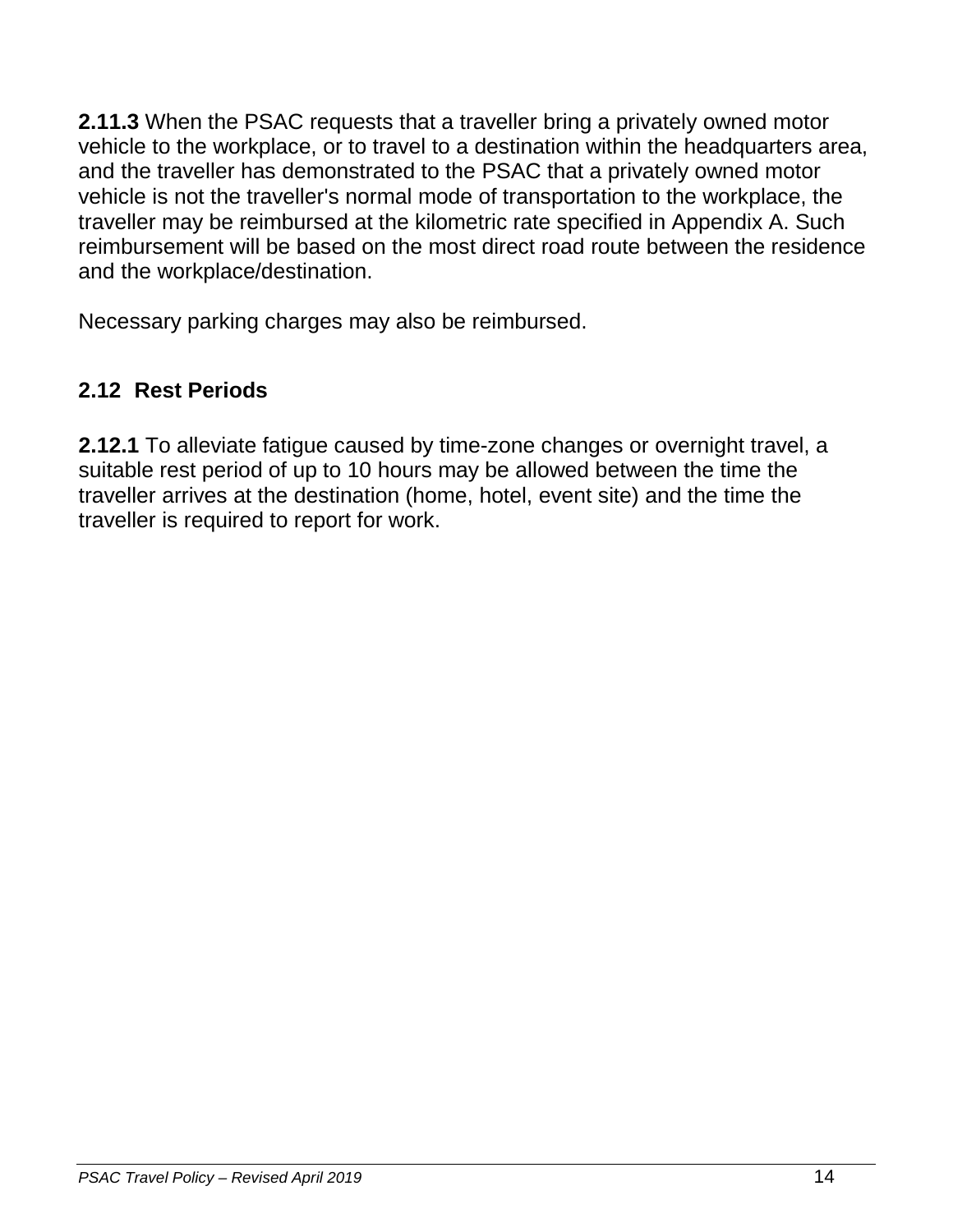# <span id="page-14-4"></span><span id="page-14-0"></span>**SECTION 3 – INSURANCE**

#### <span id="page-14-1"></span>**3.1 Insurance plans and compensation**

**3.1.1** In the event that a traveller is injured or dies while travelling on PSAC business, the traveller or, where applicable, the traveller's dependants may be provided with additional protection, subject to the terms and conditions of the following authorities. Coverage will be provided if injuries are sustained while traveling to union activities or as a result of participation to Union activities which include attending conferences, meetings, demonstrations.

- Chubb Insurance Company of Canada Accident Insurance
- Diners Club International Travel Insurance for travel charged to the PSAC's Diners Club Corporate Card (W.E. Travel)

#### <span id="page-14-2"></span>**3.2 Travel outside Canada - Insurance**

**3.2.1** When travelling outside Canada, the cost of additional health insurance, such as that offered by private insurance companies (if not already provided by the Employer) is required. Travellers are advised to confirm with their insurance agent that they are adequately insured. If not covered, the cost for the minimum required insurance will be reimbursed by the PSAC.

Any additional coverage purchased by the traveller beyond what is required will not be reimbursed.

#### <span id="page-14-3"></span>**3.3 Car rental insurance**

**3.3.1** It is the traveller's responsibility to ensure that sufficient insurance coverage is included for the entire period that a car is rented for PSAC business.

**3.3.2** Travellers should verify with their own personal automobile insurance provider or credit card company before renting a vehicle to ensure adequate thirdparty liability, personal injury and damage to property coverage. If none is available, then optional additional coverage for rental will be required and the cost will be reimbursed by the PSAC.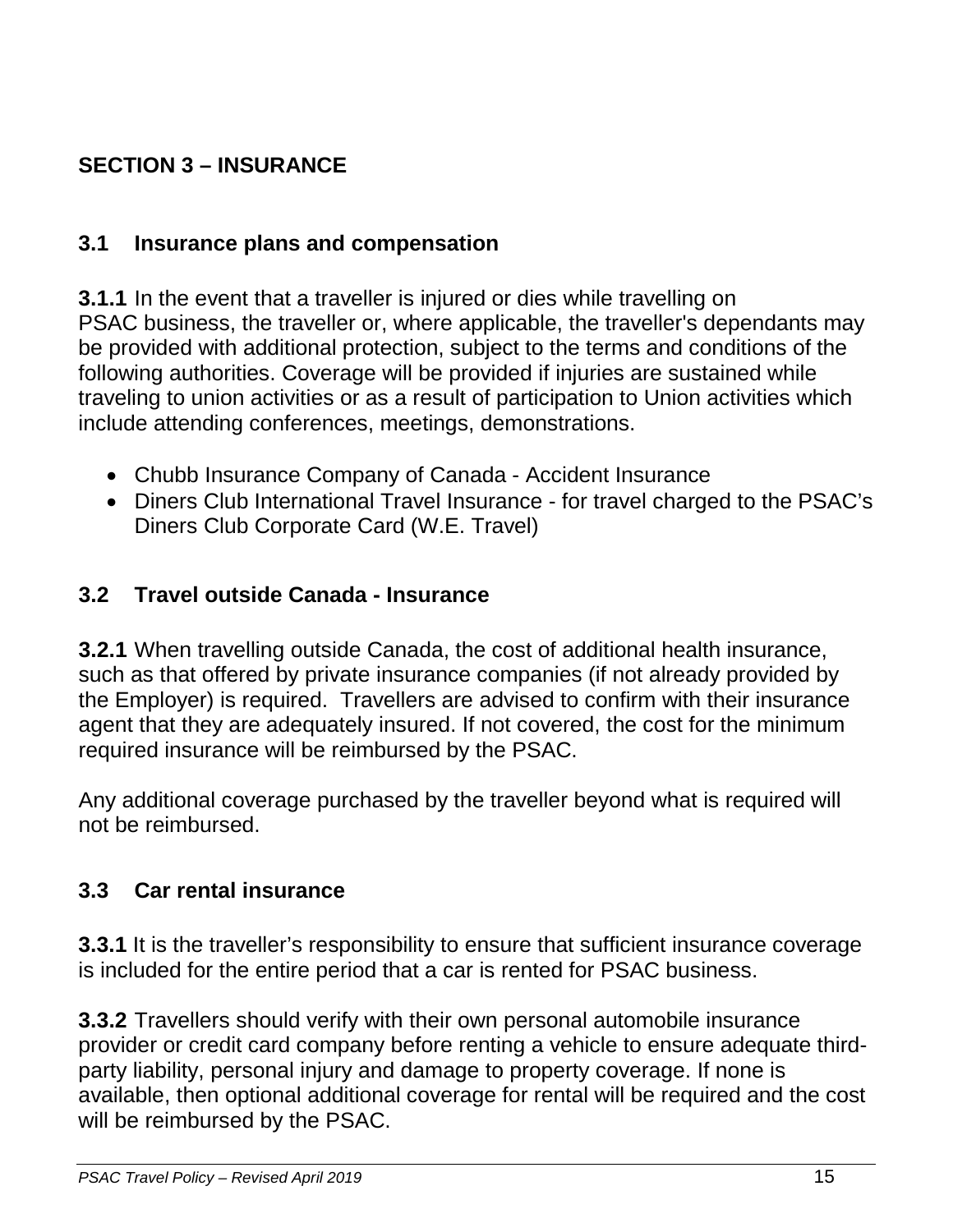# **3.4 Privately Owned Motor Vehicles Insurance**

**3.4.1** Travellers are responsible for ensuring sufficient insurance coverage at all times for their privately owned motor vehicles when used for PSAC travel.

Privately owned vehicles travel shall have at least the minimum provincial/territorial/state/country insurance coverage of liability and physical damage.

**3.4.2** The PSAC is not responsible for reimbursing deductible amounts related to insurance coverage. The PSAC assumes no financial responsibility for privately owned motor vehicles other than paying the authorized kilometric rate or the maximum allowed for driving rate (depending on the authorization).

**3.4.3** Travellers should ensure that their insurance covers any other PSAC travellers in the car.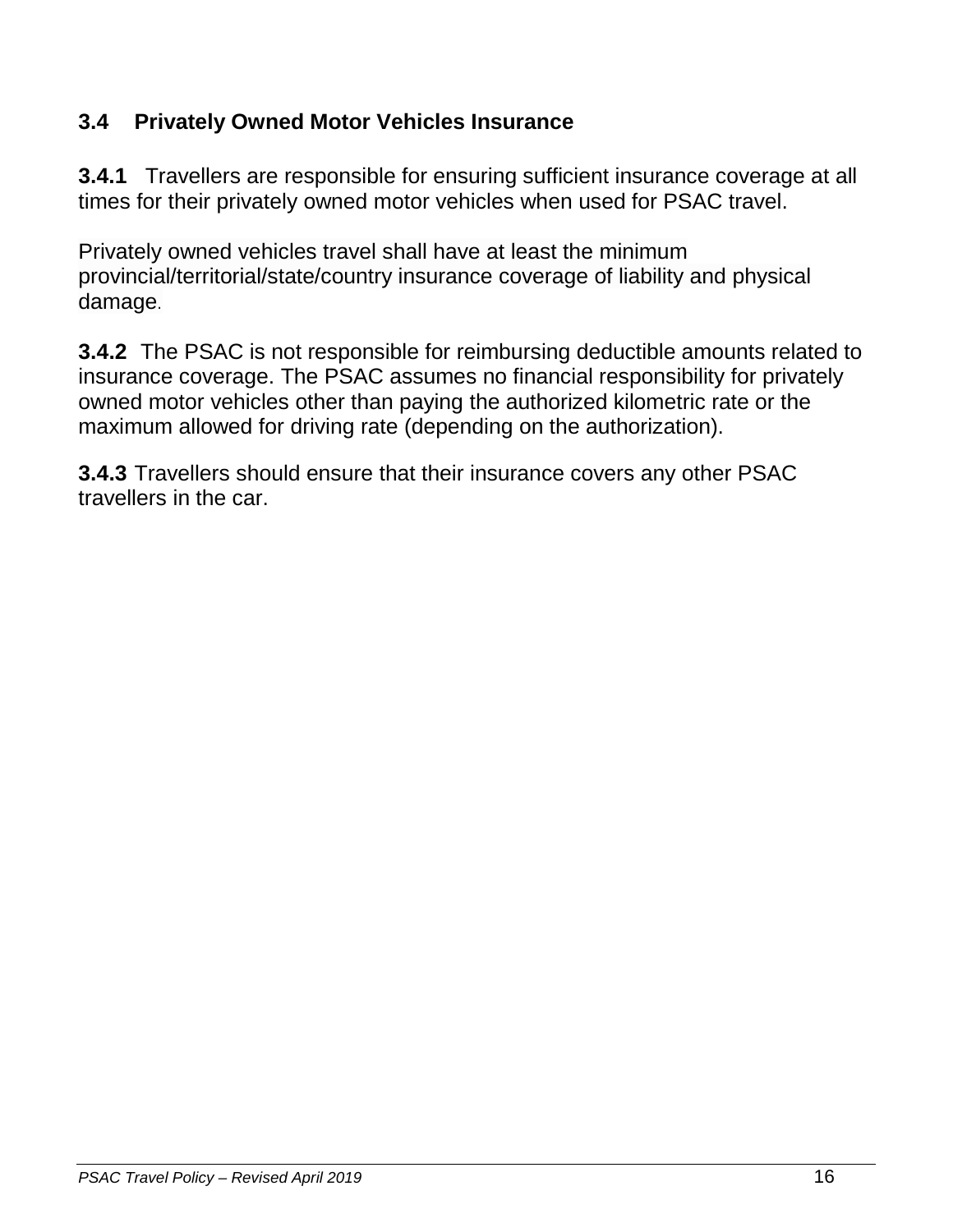# <span id="page-16-2"></span><span id="page-16-0"></span>**SECTION 4 – TRANSPORTATION**

#### <span id="page-16-1"></span>**4.1 Commercial transportation**

**4.1.1** The selection of the mode and class of commercial transportation is made by the PSAC on the basis of cost, convenience, duration, safety and practicality. The PSAC may authorize alternate arrangements for specific events (example: Convention, Conferences, etc.) for these reasons.

**4.1.2** Commercial air transportation is the normal method of travel for distances in excess of 300 km (one way) for the reasons cited in Section 4.1.1. When travel by commercial air carrier or by train presents significant inconvenience, or is not deemed practical by the PSAC, in terms of overall costs, the use of a privately owned motor vehicle (POMV) may be authorized. (See Section 4.6. for guidelines on use of POMV)

**4.1.3** Trips of less than 300 kilometres (one way) are not normally authorized via commercial air transportation. Instead commercial ground transportation (i.e.: train) should be considered where it is available, convenient and more economical.

**4.1.4** All commercial air and train transportation, are to be booked using the travel agency chosen by the PSAC and charged to the PSAC Corporate Credit Card unless otherwise authorized.

**4.1.5** When commercial transportation by air or train is authorized, the PSAC Travel Agent will provide the traveller with the necessary prepaid electronic tickets.

**4.1.6** When commercial transportation other than by air or train is authorized and used, the traveller shall be reimbursed actual and reasonable transportation costs based on receipts. Pre-approval is required.

**4.1.7** Any penalty costs incurred as a result of changes or cancellations made by the traveller for personal reasons after tickets have been issued will be paid by the traveller, except in cases where penalty costs are the result of unusual circumstances or emergency situations beyond the control of the traveller. Such changes and exceptions require the authorization of the responsible signing authority.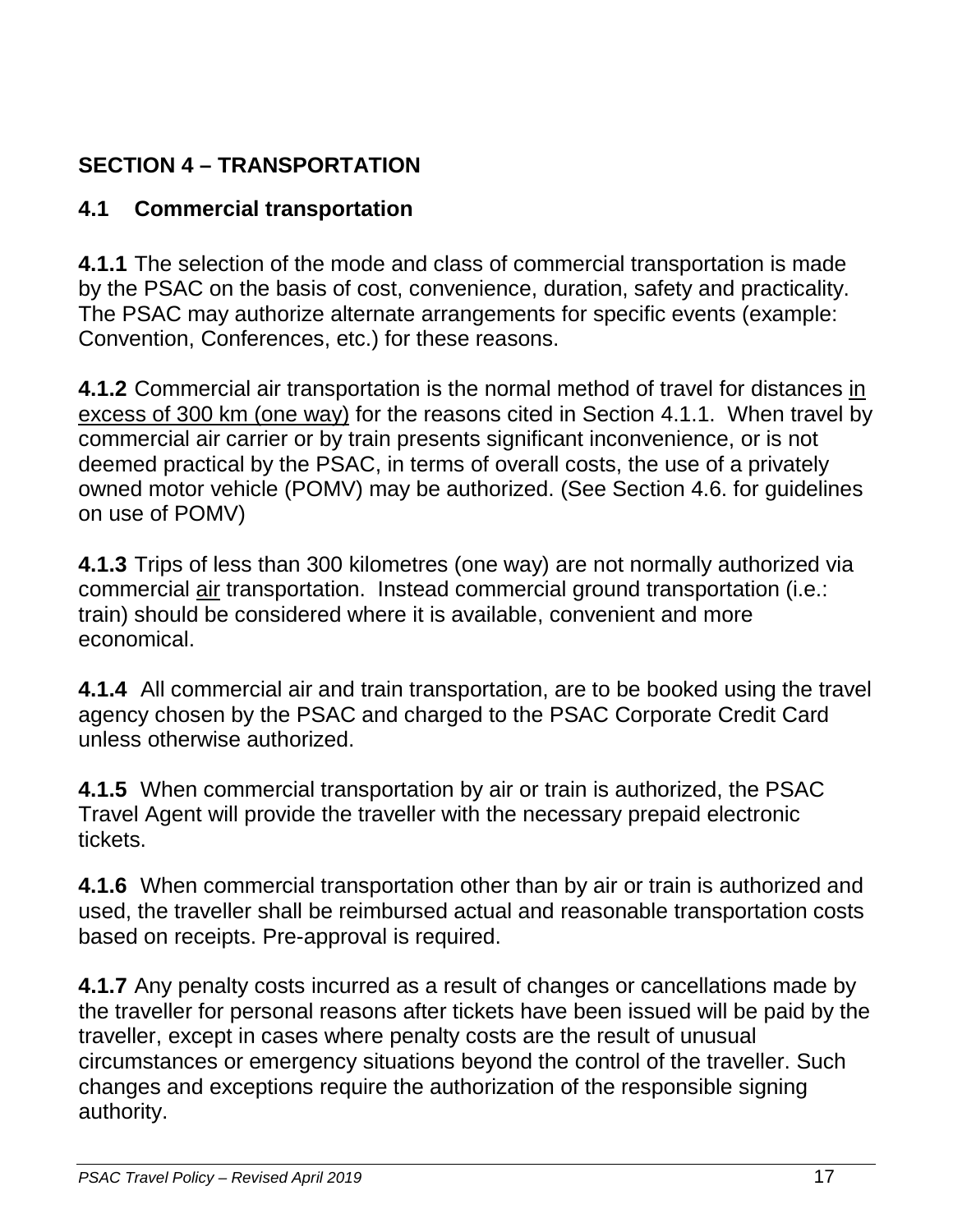# **4.2 Commercial air travel**

**4.2.1** All reservations for commercial air travel must be booked through the PSAC Travel Agent and charged to the PSAC Corporate Credit Card. Air transportation should be used for distances in excess of 300 km (one way).

**4.2.2** If access to the PSAC Travel Agent is unavailable or, where it is not possible to use the services of the PSAC Travel Agent, a traveller will be reimbursed the actual and reasonable unionized commercial air transportation costs based on receipts. In these circumstances tickets should be purchased directly from the carrier rather than through a travel agent. Pre-approval is required and must be obtained for such travel.

**4.2.3** The standard for air travel is the most economical class including advanced seating assignment and the reimbursement of one (1) baggage fee for each direction of travel (if not only already included in cost of ticket) on unionized carriers

**4.2.4** Reimbursement of transportation costs for airfare and accommodation to an alternate location for personal reasons will not be reimbursed. However, it will be considered if it is more effective and pre-authorized.

**4.2.5** Business/Executive Class air travel may be authorized in exceptional circumstances and where continuous air travel exceeds 9 hours. The National President, National Executive Vice-President and Branch Directors will have the responsibility for approval of all business/executive class travel based on the recommendations from the Coordinator. Supporting documents for deviations may be required.

# <span id="page-17-0"></span>**4.3 Train**

**4.3.1** All rail travel is to be booked using the travel agency chosen by PSAC and charged to the PSAC Corporate Credit Card.

**4.3.2** If access to the PSAC Travel Agent is unavailable or, where it is not possible to use the services of the PSAC Travel Agent, a traveller will be reimbursed the actual and reasonable unionized commercial rail transportation costs based on receipts. In these circumstances tickets should be purchased directly from the carrier rather than through a travel agent. Pre-approval is required and must be obtained for such travel.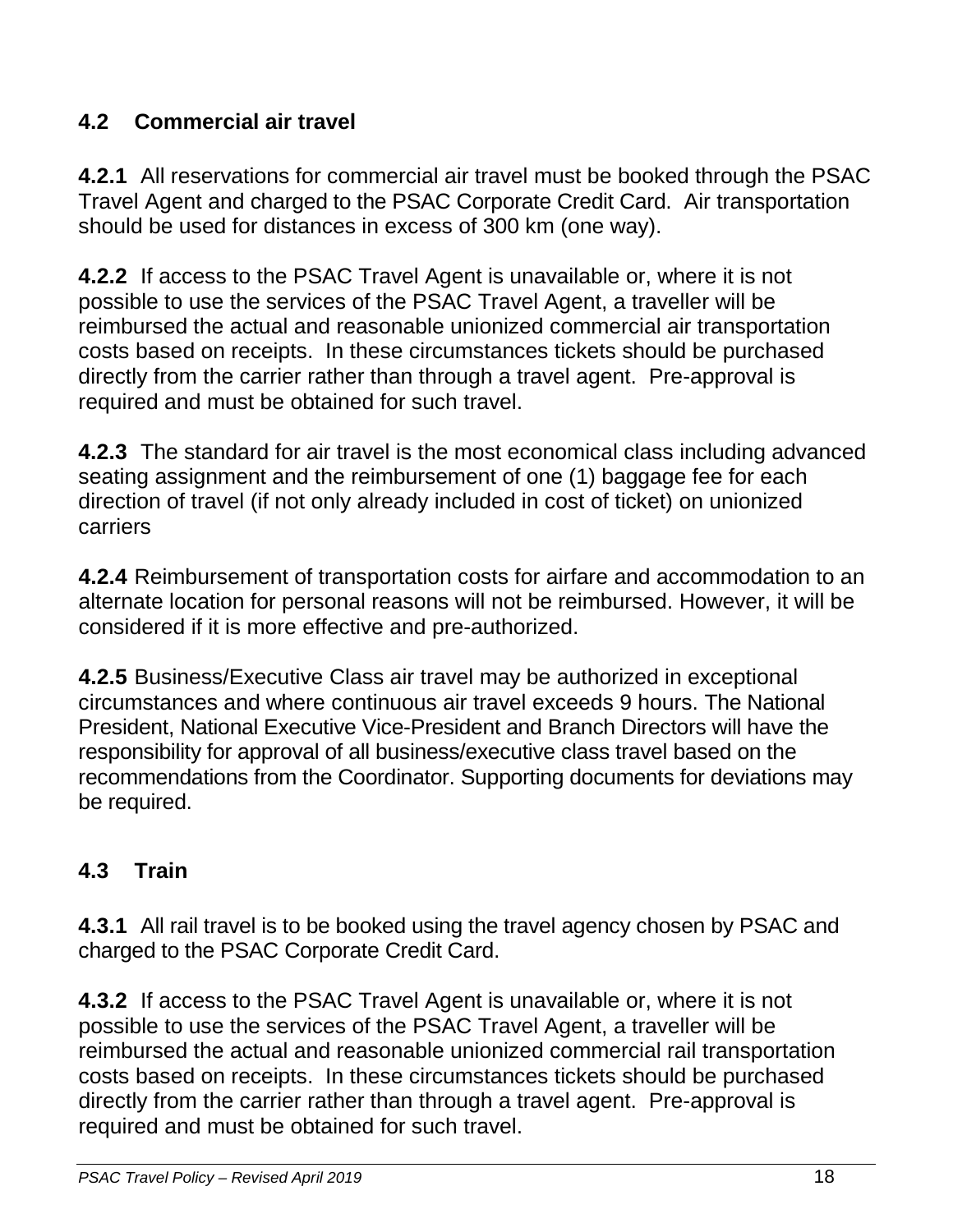**4.3.3** When rail travel is authorized it should normally be by economy class, however, business class travel may be authorized in certain circumstances based on the approval of the appropriate signing authority.

# <span id="page-18-0"></span>**4.4 Taxi**

**4.4.1** Unionized taxi services may be used when other more economical alternatives such as local transit or airport shuttle service are unavailable or impractical.

**4.4.2** All claims for taxi fares in excess of \$10.00 (one way) require a receipt.

**4.4.3** While in travel status taxi fares shall be reimbursed to and from the carrier's terminal to the traveller's permanent residence or place of work.

### <span id="page-18-1"></span>**4.5 Car rentals**

**4.5.1** Rental vehicles may be pre-authorized where this mode of travel is economical and practical. The traveller is responsible for providing the reasons for the rental and the cost savings.

**4.5.2** Travellers should use the PSAC Travel Agent for reservations and rentals. The PSAC Travel Agent reserves cars with unionized companies whenever possible and at preferred rates. Only the authorized traveller should be registered as the driver on the car rental agreement.

**4.5.3** An intermediate vehicle is the usual standard. Higher vehicle categories may be pre-authorized where the bulk or weight of the goods to be transported, or an extenuating circumstance warrants the authorization of a higher vehicle category (such as unsafe road conditions or if two or more passengers have been authorized to travel together).

**4.5.4** In an emergency, where the Travel Agent cannot book car rentals, travellers should deal directly with unionized car rental companies wherever possible.

**4.5.5** If the rental charges are higher than those obtained by the PSAC Travel Agent an explanation should be provided on the travel claim. Drop-off charges will be authorized where it is cost beneficial and should be pre-authorized.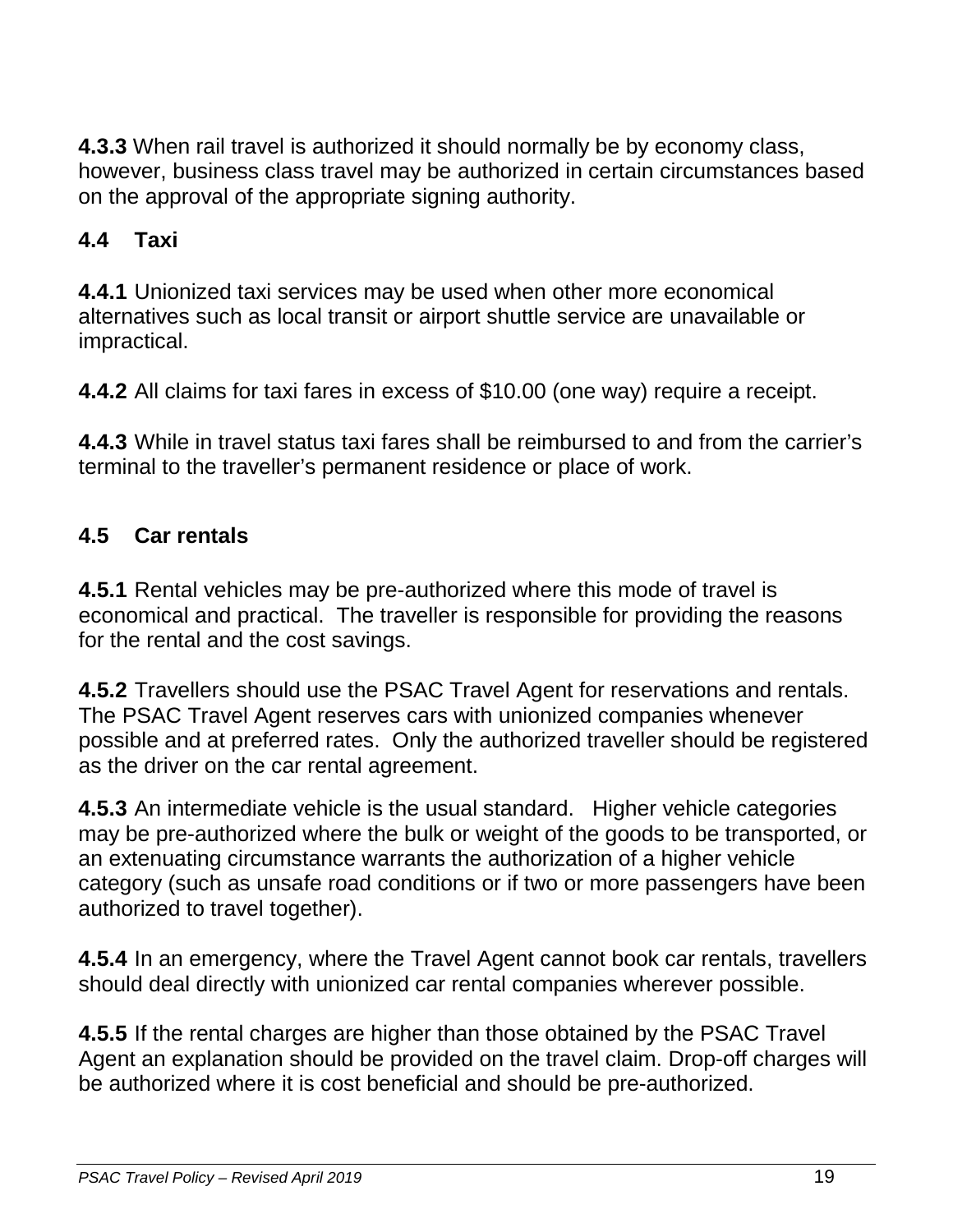**4.5.6** The traveller is required to provide a credit card for all car rental reservations and at the time of pickup at the car rental location.

**4.5.7** Insurance - See Section 3.3, Car Rental insurance.

**4.5.8** Gasoline expenses will be reimbursed by the PSAC with receipts. Travellers are required to use the most direct routes and claim for distances driven while on PSAC business travel (from the authorized point of departure to the destination and return and any other distances driven on PSAC business at the destination).

# <span id="page-19-0"></span>**4.6 Privately Owned Motor Vehicle (POMV)**

**4.6.1** When a traveller is pre-authorized to proceed on PSAC business, travel between home and a carrier's terminal, taking into consideration the necessary luggage involved, shall be by the most economical and practical means. Use of private vehicles shall be reimbursed at the PSAC kilometric rate (see Appendix A) for the portions driven by the traveller, plus parking charges where it is costeffective to leave a private vehicle at the public carrier's terminal during the period of absence.

**4.6.2** Travellers who are beginning or ending a period in travel status and are authorized to drive a privately owned motor vehicle to and from the carrier's terminal, such as an airport, shall be reimbursed the kilometric rate specified up to the distance between their home and the carrier's terminal.

**4.6.3** Travellers may use their own vehicles for trips where the distance does not exceed 300 kilometres one way. The PSAC may authorize alternate arrangements for specific events (such as Convention and Conferences, etc.), where commercial transportation such as train would be the approved mode of transportation and use of POMV would be up to the most economical train fare. (See Section 4.1.1)

**4.6.4** When commercial transportation is not available or practical, a privately owned motor vehicle, may be authorized where this method is practical and economical. Payments in excess of those normally incurred such as road, ferry, bridge, tunnel tolls and parking charges shall be reimbursed based upon receipts. When a privately owned motor vehicle is the approved method of travel, claims for taxi fares are not normally authorized.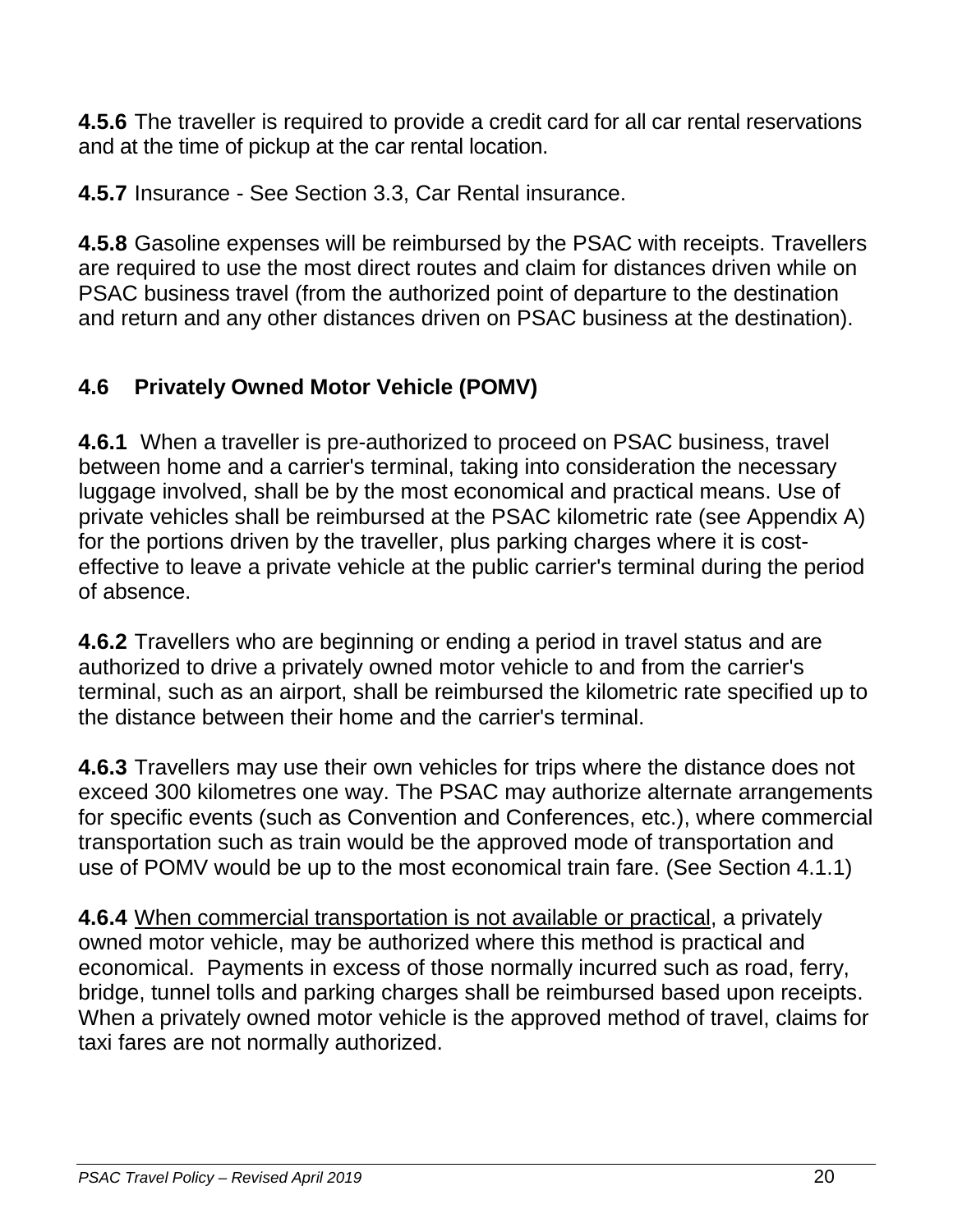<span id="page-20-0"></span>**4.6.5** A traveller may request to travel by POMV to suit his or her own convenience; if pre-authorized the cost should not exceed the Maximum Allowed for Driving rate found in Section 4.8.

**4.6.6** In the interest of safe driving, travellers should not normally be expected to drive more than:

- 250 kilometres after having worked a full day;
- 350 kilometres after having worked one-half day; or
- 500 kilometres on any day when the traveller has not worked.

These guidelines apply only under the following circumstances:

- 1) If commercial transportation is not available.
- 2) If the use of a privately owned motor vehicle has been deemed to be the most practical method of transportation by the PSAC.
- 3) If the PSAC requests that a traveller uses a privately owned motor vehicle.

For travellers who choose to use their privately owned motor vehicle to suit their own convenience, guidelines found under Section 4.8 (Maximum Allowed for Driving) shall apply.

**4.6.7** The PSAC determines the kilometric allowance rates for PSAC travellers. The kilometric allowance rates are subject to PSAC review and authorization. PSAC kilometric rates can be found in Appendix A. The kilometric allowance rate payable is the rate applicable to the province or territory where the vehicle is registered.

**4.6.8** Travellers are required to use the most direct routes and claim for distances driven while on PSAC business travel (from the authorized point of departure to the destination and return and any other distances driven on PSAC business at the destination).

**4.6.9** Insurance - See Section 3.4, Privately Owned Motor Vehicles-Insurance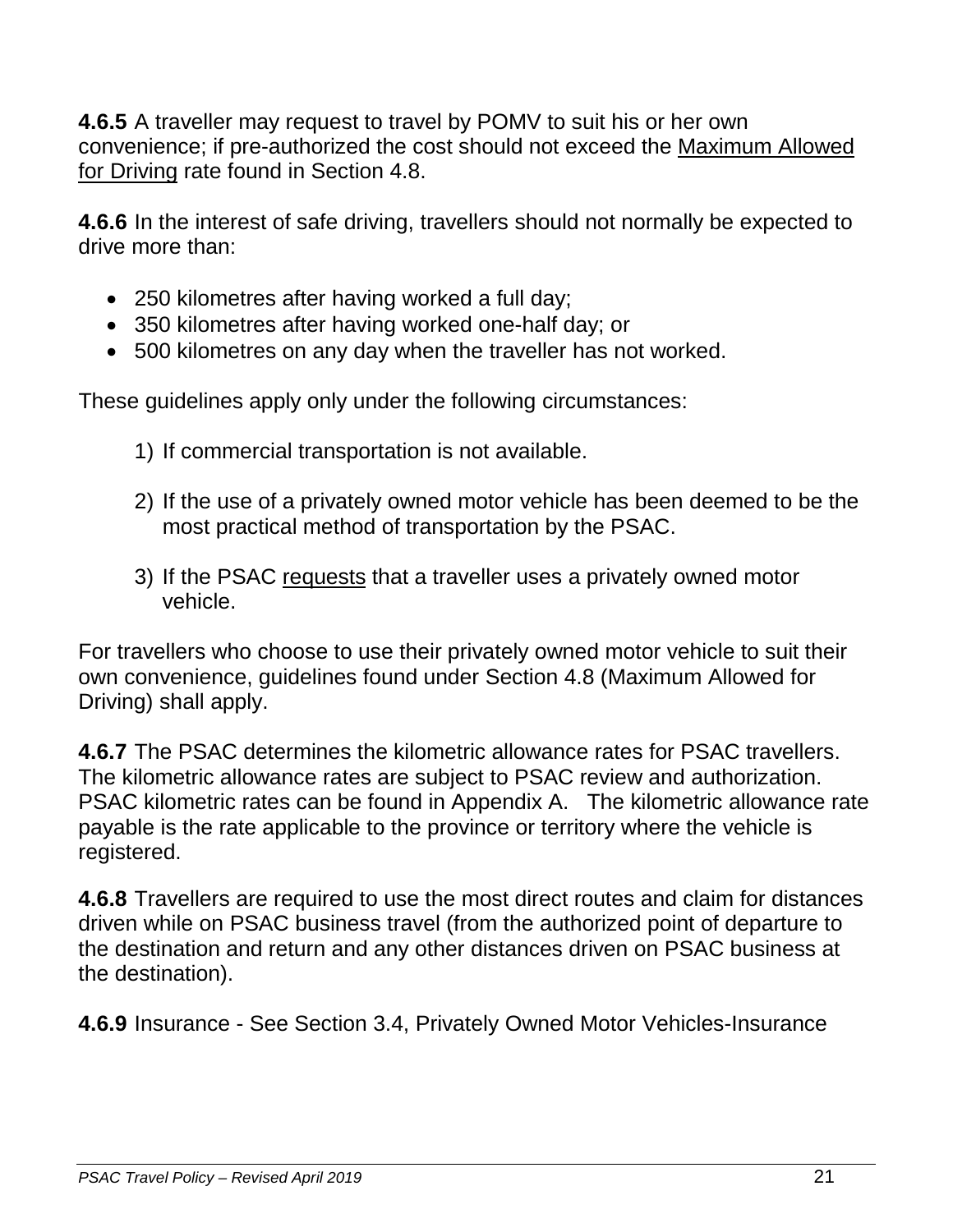# **4.7 Traveller as a passenger in a private vehicle**

**4.7.1** Travellers may arrange to have another person drive them to, or pick them up from a public carrier's terminal. In either case, the amount claimable must be based on the most direct road route and each round trip cost claimed cannot exceed the one-way taxi fare to and from the carrier's terminal. Kilometric rates can be found in Appendix A.

**4.7.2** When a traveller is authorized to travel as a passenger in a private vehicle to his or her destination, where the driver is not eligible to claim a kilometric allowance, the authorized traveller is entitled to reimbursement of the kilometric rate (see Appendix A) or the Maximum Allowed for Driving (See Section 4.8), depending on the situation.

**4.7.3** When a traveller is authorized to travel as a passenger in a private vehicle to his or her destination, where the driver is also an authorized traveller who is eligible to claim a kilometric allowance (see Appendix A) or the Maximum Allowed for Driving (Section 4.8), only one individual is entitled to claim reimbursement for use of the private vehicle.

**4.7.4** Insurance - See Section 3.4, Privately Owned Motor Vehicle - Insurance.

# <span id="page-21-0"></span>**4.8 Maximum Allowed for Driving**

**4.8.1** A traveller who chooses to use his/her privately owned motor vehicle to suit his/her own convenience for distances of more than 300 km, one way, will be reimbursed for kilometric distance at the applicable rate plus parking, up to a maximum of \$700 (round trip).

**4.8.2** The traveller authorized to travel by private vehicle shall be entitled to claim expenses, salary entitlement and meals in accordance with rates specified in Appendix A for the period of the absence that would have been necessary had commercial transportation been used.

# <span id="page-21-1"></span>**4.9 Parking**

**4.9.1** Self-parking costs will be reimbursed upon presentation of an original receipt, where the use of a vehicle has been approved. Valet parking charges are not reimbursed unless the hotel or venue prohibits guests from parking their own vehicles.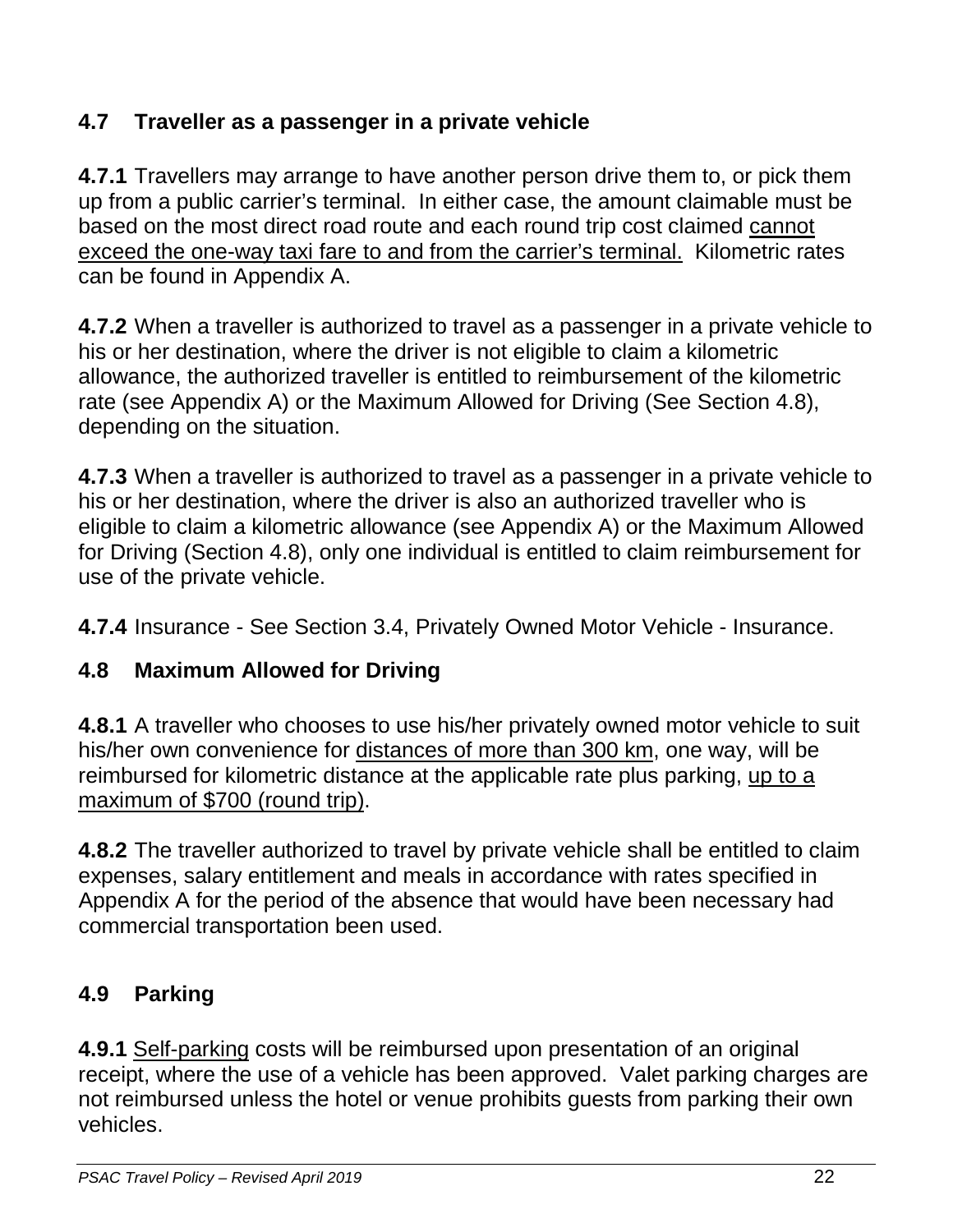# <span id="page-22-0"></span>**SECTION 5 – TRAVELLERS WITH DISABILITIES**

Where a traveller with a disability incurs additional expenses related to the accommodation of that disability, the PSAC will reimburse these expenses provided they are reasonable and **pre-authorized**. Receipts are required.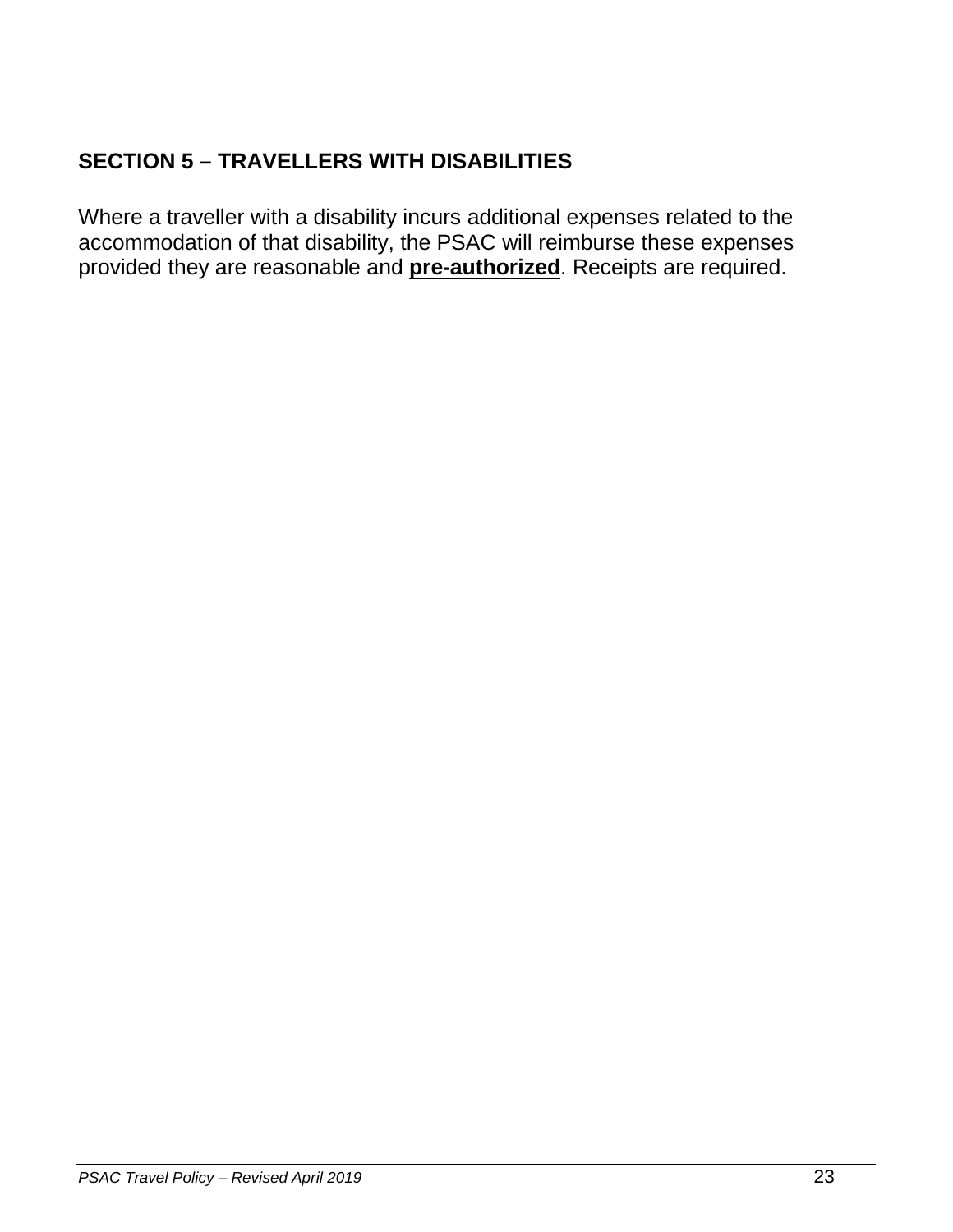# <span id="page-23-0"></span>**SECTION 6 –ILLNESS, INJURY AND DEATH WHILE IN TRAVEL STATUS**

#### <span id="page-23-1"></span>**6.1 Illness and injury while in travel status**

**6.1.1** Payment for the use of a suitable conveyance, such as an ambulance or taxi, shall be authorized where a traveller becomes ill or is injured while on duty or while in travel status and the nature of the illness or injury requires that the traveller be transported to a medical treatment facility, from the accommodation occupied while in travel status.

**6.1.2** A traveller shall be reimbursed the necessary expenses incurred as a result of illness or accident occurring while in travel status, to the extent that the expenses were additional to those which might have been incurred had the traveller not been absent from home, and which were not otherwise payable to the traveller under an insurance policy, or other authority.

**6.1.3** A traveller who becomes ill or is injured while in a foreign country will, where practical, be provided with a justifiable, accountable advance when incurring sizeable medical expenses. Such advances would subsequently be repaid to the PSAC under the traveller's private insurance plans, or other authority. See Section 3.2 Travel outside Canada – Insurance.

**6.1.4** When a traveller's condition resulting from illness or injury while in travel status warrants the presence of the next-of-kin or a representative of the family, actual and reasonable travel expenses in accordance with this policy may be reimbursed, **subject to the PSAC National President's approval**

#### <span id="page-23-2"></span>**6.2 Death while in travel status**

**6.2.1** If a traveller dies while in travel status, the PSAC shall authorize the payment of necessary expenses that are additional to those which might have been incurred had the death occurred in the headquarters area. Included in the expenses payable under this article are:

- at the place where death occurred: ambulance, hearse, embalming, outside crate (but not the cost of a coffin) and any other services or items required by local health laws, and
- transportation of the remains to the headquarters area or, if desired by the survivors, to another location, up to the cost of transportation to the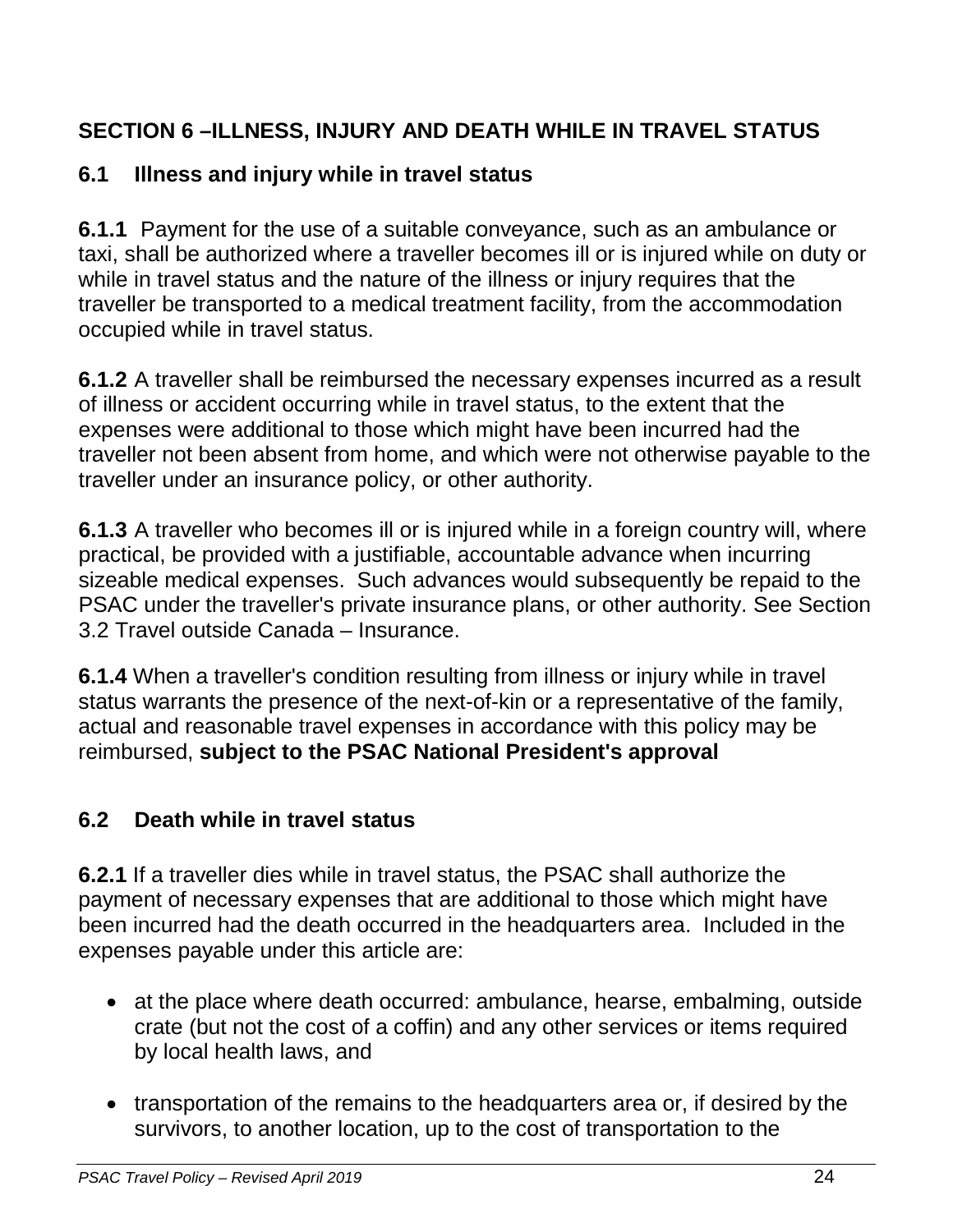headquarters area. Costs for an escort over and above the costs included in transporting the remains are payable only when law requires the attendance of an escort.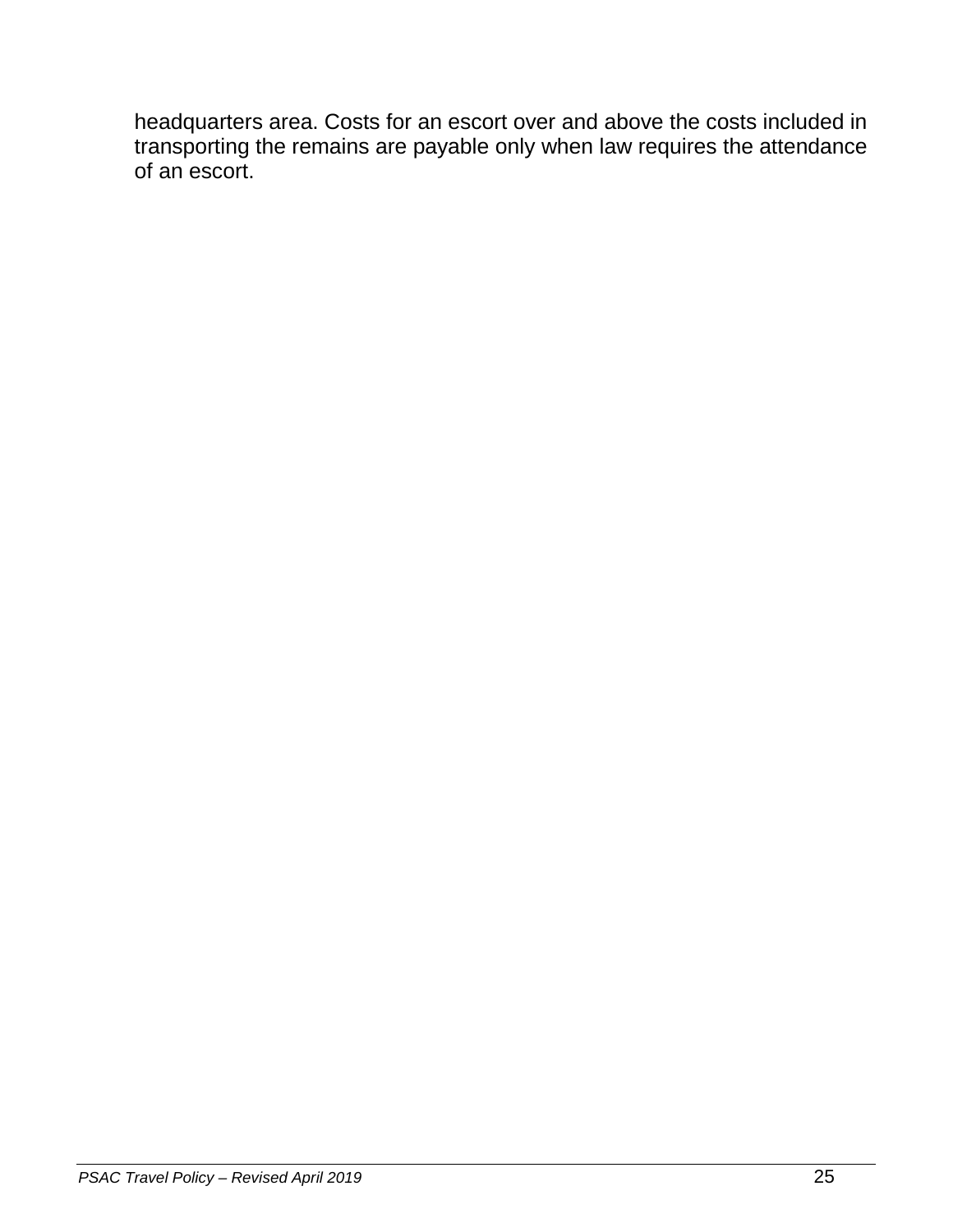# <span id="page-25-2"></span><span id="page-25-0"></span>**SECTION 7 – ACCOMMODATION**

### <span id="page-25-1"></span>**7.1 Reimbursement and standards**

**7.1.1** It is the responsibility of the PSAC to select accommodation for travellers. The traveller shall be reimbursed for actual and reasonable expenses for commercial unionized accommodation. Receipts are required for payments in commercial accommodation.

Unless work-related reasons require the use of specific accommodation, a traveller's request for other unionized commercial or non-commercial accommodation shall be considered in advance by the PSAC.

**7.1.2** It is the responsibility of the traveller to identify himself or herself as a PSAC traveller in order to ensure the most economical and unionized rate for commercial accommodation (if one is available).

**7.1.3** A list of commercial unionized accommodation in Canada is available in Appendix C.

**7.1.4** All hotel accommodations are to be booked using the PSAC travel agency and charged to the personal credit card of the traveller. If the traveller does not have a personal credit card, the traveller should contact the PSAC staff responsible for the activity who will assist with the guarantee of the reservation. Traveller is then responsible for the payment of hotel expenses (unless part of a contracted room block) and is reimbursed for room and tax charges through the travel expense claim (traveller is responsible for any personal or incidental expenses that they may have charged to their room).

**7.1.5** When the traveller chooses alternate commercial accommodation from that designated by the PSAC, the hotel must be unionized. The PSAC will pay the alternate hotel cost up to the maximum of the cost of authorized accommodation.

**7.1.6** Travellers attending an activity on the PSAC's behalf, where the host venue is not unionized, may be authorized to reserve accommodation at this venue, provided that alternate, reasonable, practical and unionized accommodation is not available. A brief explanation will be required as well as a **Branch Director's or AEC Officer's approval.**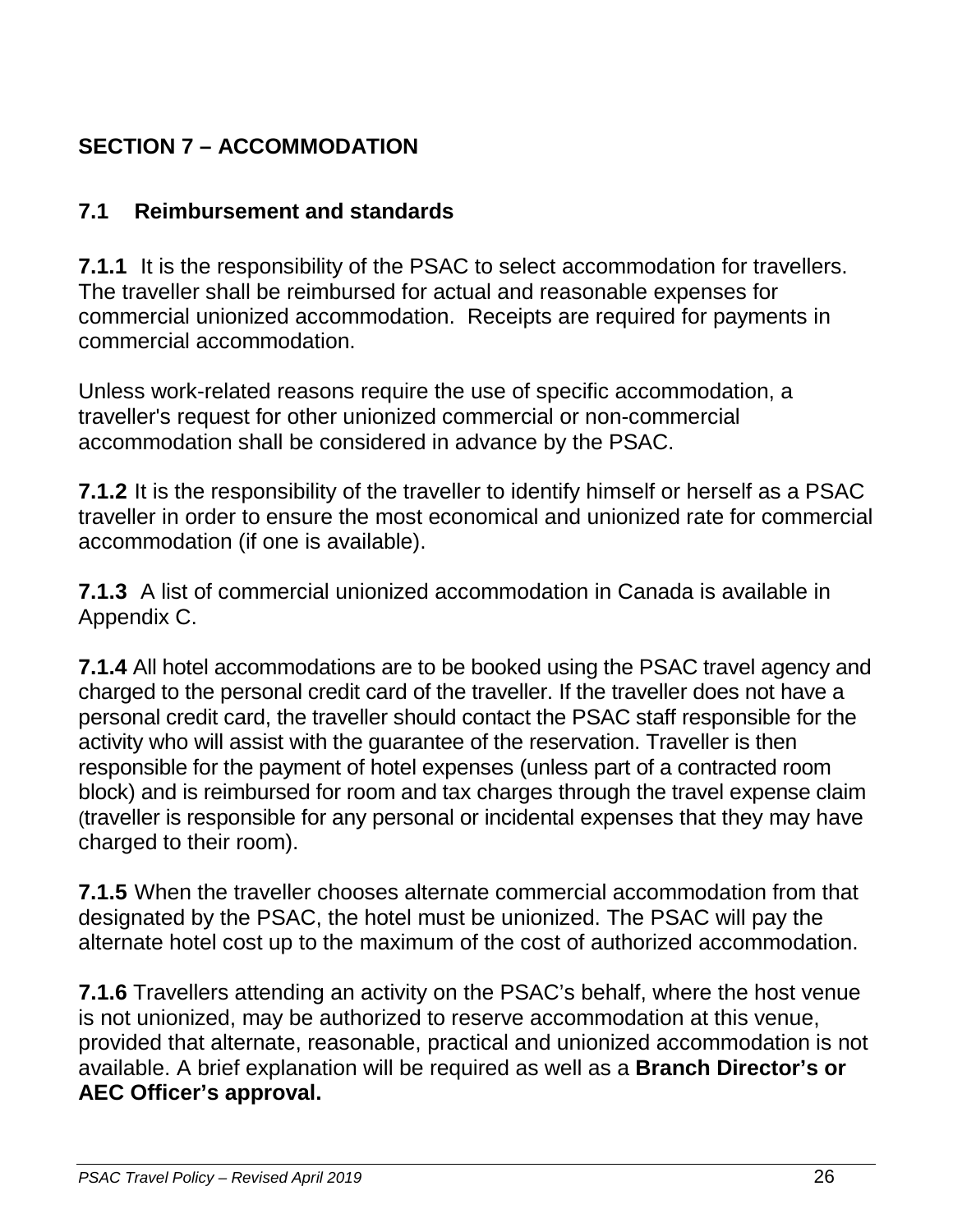#### **7.2 Cancellations, guaranteed reservations and hotel overcharges**

**7.2.1** When travel plans change and the accommodation will not be required; the traveller shall ensure that reservations are cancelled through the PSAC Travel Agent or directly with the commercial establishment(s). Proof of cancellation should be obtained (i.e., cancellation number and agent's name).

**7.2.2** It is the responsibility of the traveller to cancel reservations to avoid "noshow" charges. When circumstances beyond the traveller's control prevent the traveller from cancelling the reservation, the "no-show" charges may be reimbursed by PSAC.

**7.2.3** It is the traveller's responsibility to question the commercial establishment when the rate charged is in excess of the negotiated rates or as quoted by the PSAC Travel Agent.

#### <span id="page-26-0"></span>**7.3 Private non-commercial accommodation**

**7.3.1** Although travellers generally stay in commercial accommodation, the PSAC will authorize a traveller to make arrangements for private, non-commercial accommodation. A traveller who makes such arrangements shall be reimbursed an amount in accordance with the PSAC Travel Policy (see Appendix A), for each night this accommodation is occupied in Canada or abroad (US\$ in the United States). The total cost of the private, non-commercial accommodation rate plus appropriate and economical local ground transportation should not exceed the commercial accommodation costs that would otherwise have been authorized.

#### <span id="page-26-1"></span>**7.4 Accommodation within headquarters area**

**7.4.1** Reimbursement for overnight accommodation within a traveller's headquarters area shall be authorized in certain circumstances subject to prior approval. Examples may include accommodation for such purposes as inresidence conferences, meetings, training courses and collective bargaining sessions that require travellers to remain on-site.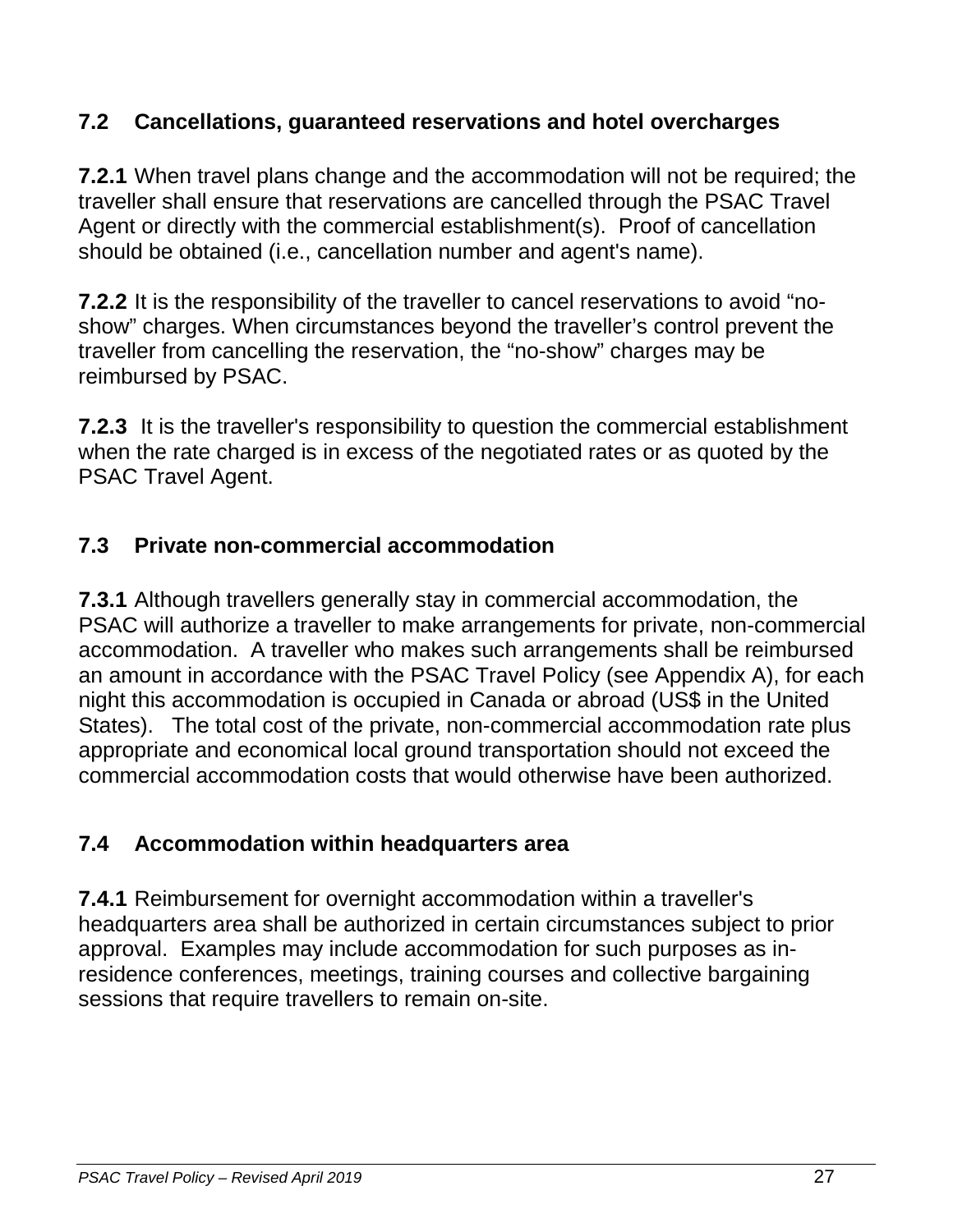# <span id="page-27-0"></span>**SECTION 8 – MEALS, INCIDENTALS AND OTHER EXPENSES**

The PSAC sets the meal allowance rates which are subject to PSAC review and authorization. The PSAC meal allowance rates can be found in Appendix A.

### <span id="page-27-1"></span>**8.1 General**

**8.1.1** The meal allowance rates contained in this policy are based on the consumption of meals in restaurants and are directed at travellers who are in travel status away from the vicinity of their headquarters area.

**8.1.2** Breakfast can be claimed if traveller leaves home before 8 a.m. Dinner can be claimed if traveller arrives home after 6 p.m.

**8.1.3** Meal allowance rates for locations in Canada and the continental United States are found in Appendix A. To ensure that these rates remain adequate, they will be reviewed and, if warranted, adjusted based on changes in costs.

**8.1.4** For each day or part day in travel status where overnight accommodation is authorized, a traveller shall be paid a meal allowance for each breakfast, lunch and dinner when applicable.

**8.1.5** For each day that the traveller is out of the office on PSAC business, the appropriate meal allowances will be paid. No additional amount may be claimed for meals, or for gratuities associated with meals. Receipts are not required.

#### <span id="page-27-2"></span>**8.2 Meals provided**

**8.2.1** When a full meal is provided by the PSAC as part of catering for meetings, conferences and other activities, the traveller shall not claim, nor be reimbursed the meal allowance. However, travellers may claim meal allowances even when full meals have been provided as part of the accommodation rate or as part of the commercial carrier's ticket price.

*("Full meal" in 8.2.1 does not refer to snacks or light refreshments provided as part of a morning break for example (such as a muffin and coffee) or to a welcome reception which is not intended to replace a meal).*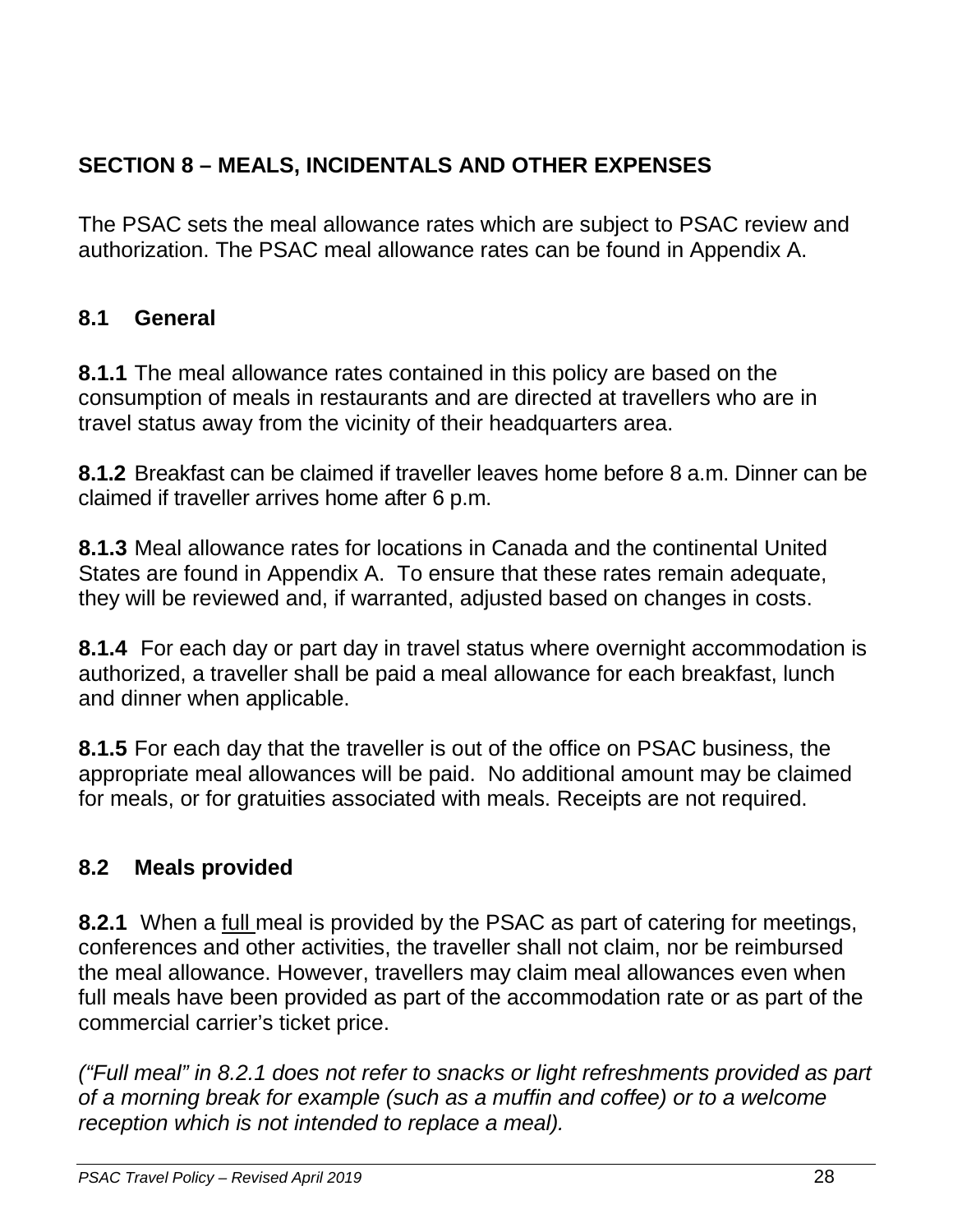#### <span id="page-28-0"></span>**8.3 Incidentals**

**8.3.1** The PSAC determines the incidental expense allowance rate which are subject to PSAC review and authorization. The PSAC meal allowance rates can be found in Appendix A.

**8.3.2** When overnight accommodation is authorized and used, a traveller shall be paid an incidental expense allowance that covers a number of miscellaneous expenses, including the cost of gratuities, for each day or part day in travel status as follows:

- when a traveller visits locations in Canada and the United States on the same day, the incidental expense allowance paid shall be that for the location where the day commences;
- for extended periods in travel status of two months or more, the incidental expense allowance is included as part of the appropriate meal allowance rate and hence, are not reimbursed separately.
- The incidental expense allowance is not paid where, for example, a latenight flight arrives in the traveller's headquarters area after midnight).

#### <span id="page-28-1"></span>**8.4 Per Diem (flat rate)**

**8.4.1** A reasonable per diem flat rate may be paid in lieu of meal and incidental expense allowances, kilometric distances, parking, and taxi. The amount of per diem and the items to be included are authorized by the PSAC for each event.

#### <span id="page-28-2"></span>**8.5 Telephone calls**

**8.5.1** A traveller on travel status within Canada and the continental United States shall be reimbursed the extra costs incurred for local and long-distance telephone calls for PSAC business. Any surcharges (i.e.: if calling from a hotel), will be reimbursed. Receipts are required.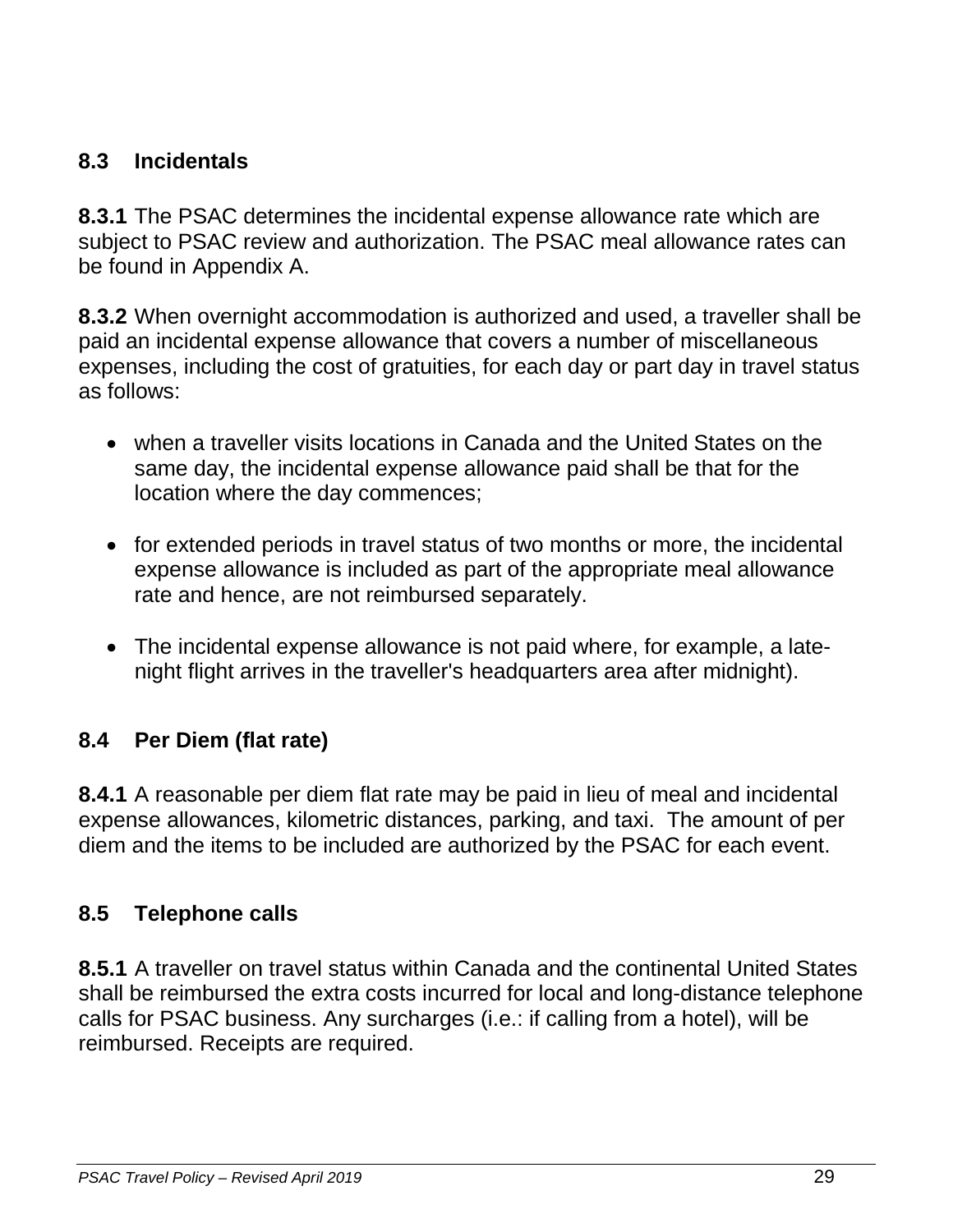**8.5.2** For each night a traveller remains in overnight travel status they shall be reimbursed the cost of one ten (10) minute long distance call. Related service charges shall form part of the cost of the call.

#### <span id="page-29-0"></span>**8.6 Excess luggage & other related expenses**

**8.6.1** A traveller shall be reimbursed costs incurred in transporting PSAC-owned equipment or materials at excess luggage rates, if the PSAC determines that it is necessary for the equipment or materials are to be taken on the trip. Receipts are required.

**8.6.2** Excess luggage rates for personal items will not be reimbursed.

**8.6.3** A traveller who is in travel status for 10 nights or more may be reimbursed the excess luggage rates. Receipts are required.

**8.6.4** Travellers shall be entitled to reimbursement of the cost to cover repairs to or replacement of lost or damaged luggage while travelling, except where such coverage is provided by the airline carrier. Where coverage is not provided, travellers will require pre-approval from the PSAC prior to incurring the expense and may be required to submit a statement from the carrier.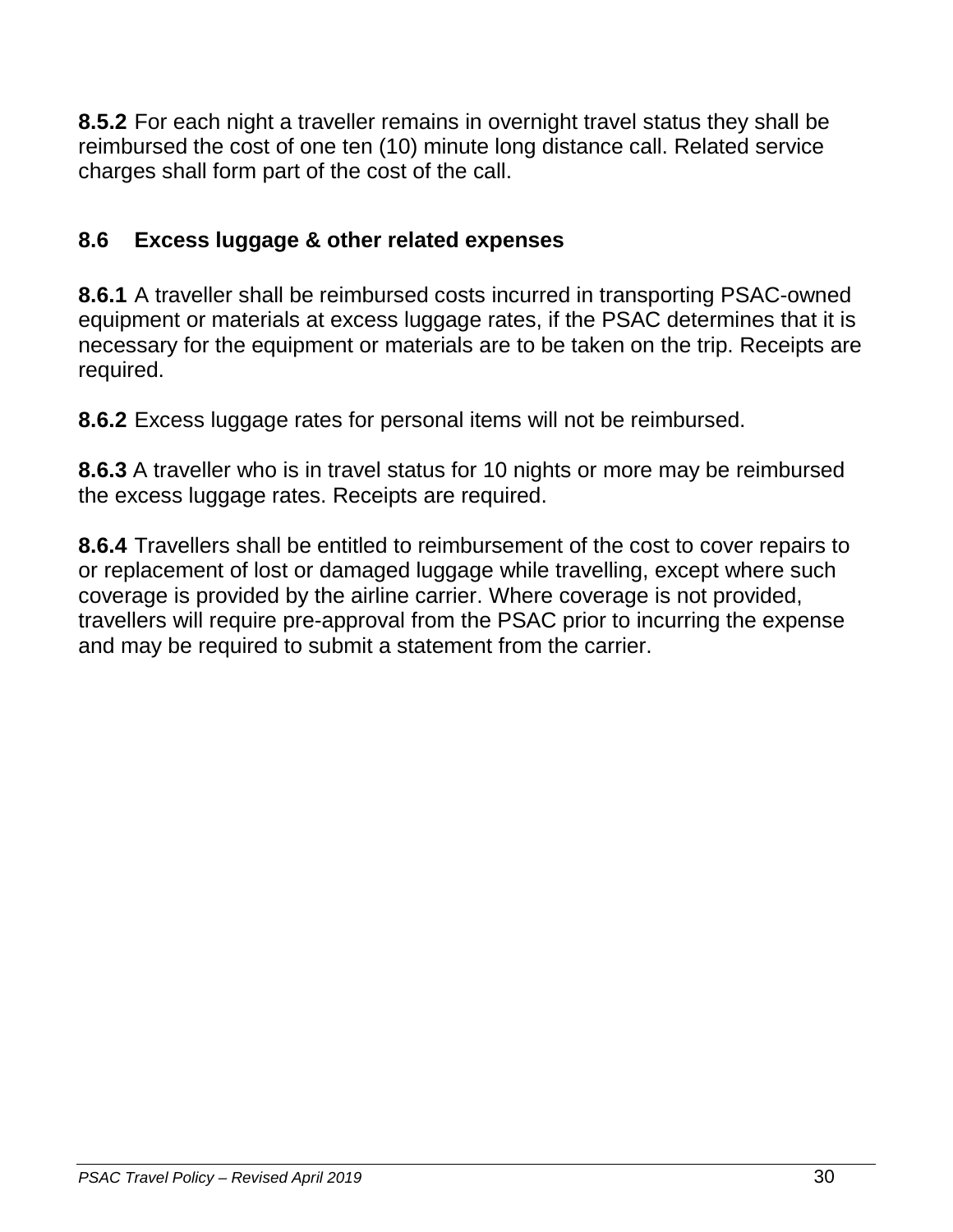# <span id="page-30-0"></span>**SECTION 9 – FAMILY CARE WHILE IN TRAVEL STATUS**

#### <span id="page-30-1"></span>**9.1. PSAC Family Care Policy**

#### **Objective**

The PSAC fully recognizes that family is not solely defined as consisting of "mother and father with children" and may take several forms including, but not limited to: single parents, same-sex parents, dependant relatives residing in the household.

The objective of this policy is to remove one of the barriers which prevent members from participating in union activities.

The Family Care Policy (FCP) is intended to assist the member in covering additional fees incurred as a direct result of attending an authorized PSAC activity.

To achieve a maximum amount of flexibility, every effort will be made to provide on-site child care where Early Childhood Educated (ECE) or certified caregivers are available for hire. When on-site childcare is provided, caregivers will be made available for evening sessions that form part of the schedule of events.

# **Eligibility**

Where the member is the sole caregiver at the time of the authorized union activity, the FCP will cover costs for care during the day **outside** normal work/school/daycare hours. Family care costs that **would have ordinarily been incurred during work hours** had the member been at his/her place of work **are not covered.**

The FCP shall not cover cost for care provided by a spouse/partner, former spouse/partner with custody rights or a relative residing in the household.

Members are entitled to claim fees related to the care of the following family members who reside on a full or part-time basis with the member:

- 1. child under 18 years of age;
- 2. a person with a disability;
- 3. an adult, who is a dependant, requiring care.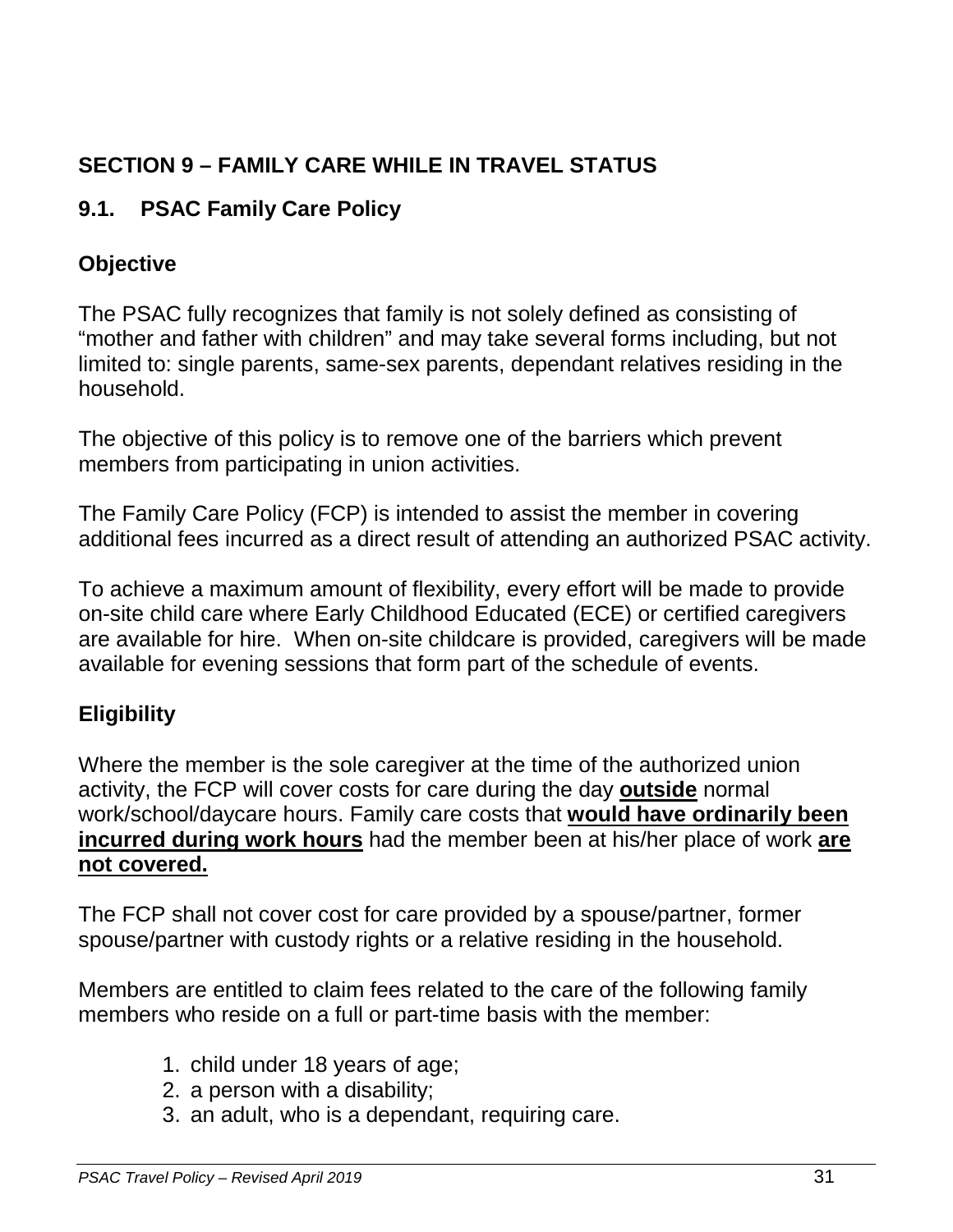#### **How to Claim**

Original receipts must be attached to Family Care expense claims if submitted in hard copy form. If claims are submitted via the Member Expense Portal (MEP), receipts are not required unless care was provided by licensed agency/attendant or if selected for audit upon submission. Receipts must be retained by the member for a period of 2 years after the activity in case of future audits by the PSAC.

#### **Receipts must include the following information:**

- Caregiver's full name
- Caregiver's full address
- Caregiver's telephone number
- Caregiver's license number (if applicable)
- Detailed dates and hours when the care was provided for each individual family member
- Amount charged
- Caregiver's signature

#### **Reimbursement of Fees**

- 1. Where the care is provided by someone other than a licensed agency/caregiver or the spouse/partner, former spouse/partner with custody rights.
	- a) the actual amount up to a maximum of \$15 per hour, up to a maximum rate of \$100 (for each 24-hour period) for the first family member;
	- b) the actual amount up to a maximum of \$15 per hour, up to a maximum rate of \$70 (for each 24-hour period) for each additional family member.

*A "24-hour period" is defined as care provided between the hours of 7:30 a.m. to 7:29 a.m. (the following day).*

2. If care is provided by a licensed agency/attendant, the **actual fees** will be reimbursed.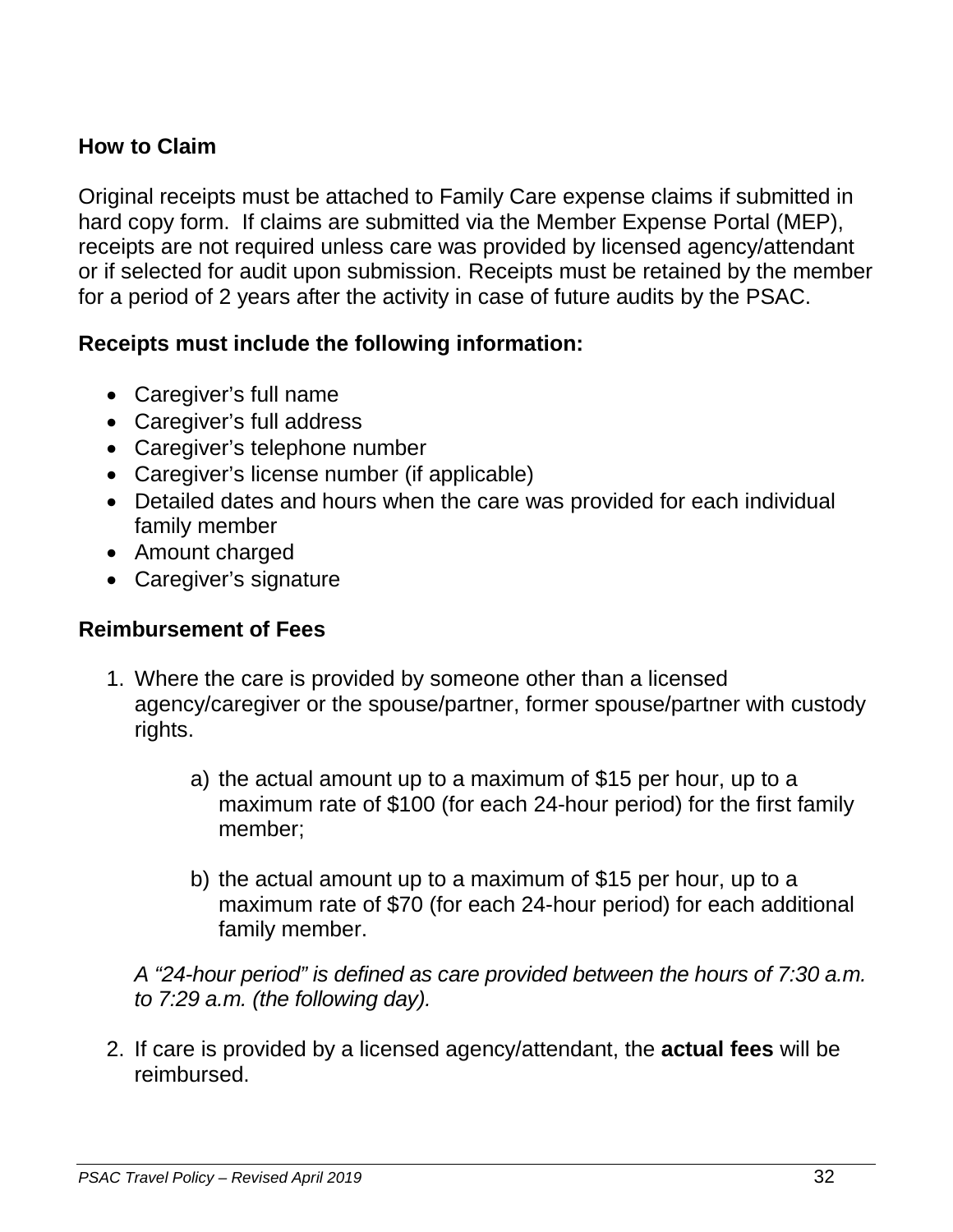- 3. Where an on-site child care program is provided at the PSAC activity:
	- a) increased shared accommodation costs will be covered;
	- b) and where a dinner does not form part of the program, an allowance of \$25 per child, per day may be reimbursed. (Reimbursement will be based on participant's approved travel schedule).

#### **Pre-Approved Exceptions**

Upon request, consideration will be given to special needs or unusual circumstances resulting in costs which exceed the above rates and expenses allowable. **Detailed information must be provided in advance for preapproval.**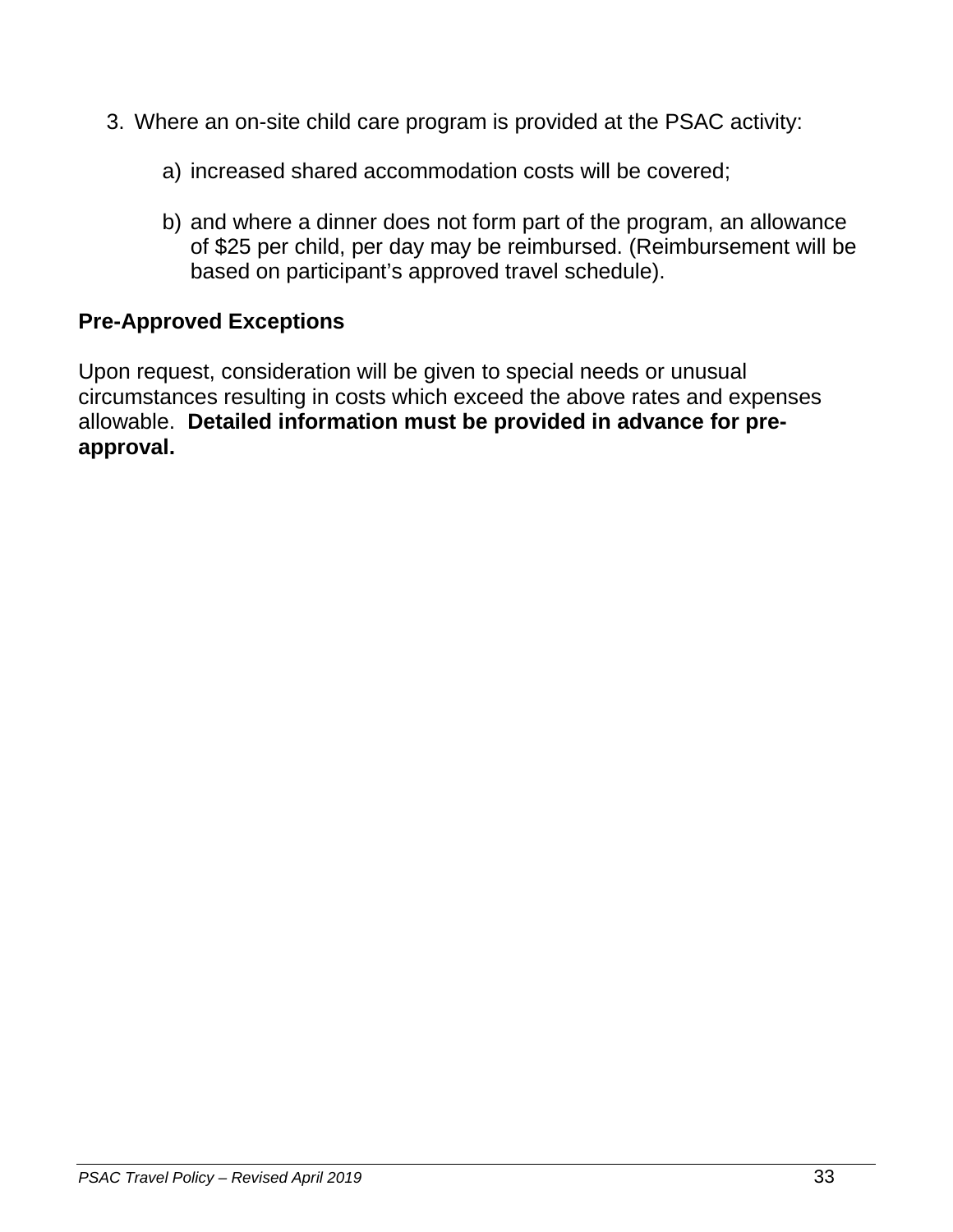# <span id="page-33-0"></span>**SECTION 10 - EXTENDED PERIODS IN TRAVEL STATUS**

#### <span id="page-33-1"></span>**10.1 General**

**10.1.1** This section of the policy applies to PSAC staff on short term assignments in different location from home or to members on union business (i.e.: negotiating teams) over several weeks.

#### <span id="page-33-2"></span>**10.2 Weekend travel home**

**10.2.1** A traveller who is in travel status that extends through or beyond a weekend is eligible for weekend travel home provisions subject to preauthorization and the provisions contained in this policy. Weekend travel home is intended to remove the hardship of absence from home.

Authorization will be based on the following criteria:

a) work schedule permits the traveller to be absent; and

b) appropriate private or public transportation is available, and its use is both practical and reasonable.

**10.2.2** Provided that the requisite criteria are met, a traveller in travel status who returns home over a weekend shall be reimbursed actual transportation costs up to an amount not exceeding the cost of maintaining the traveller in travel status (i.e., accommodation, meals and incidental expense allowances, telephone calls home).

**10.2.3** When a traveller is in travel status for a period of more than thirty (30) consecutive days where travel home every weekend is impractical (due to distance), provided that the traveller is in continuous travel status, the traveller may return home on average every third weekend.

The traveller will be reimbursed the most economical return airfare, the necessary ground transportation to and from the carrier's terminal and applicable meals. Meals and incidentals at weekend destination (i.e.: home) will not be reimbursed.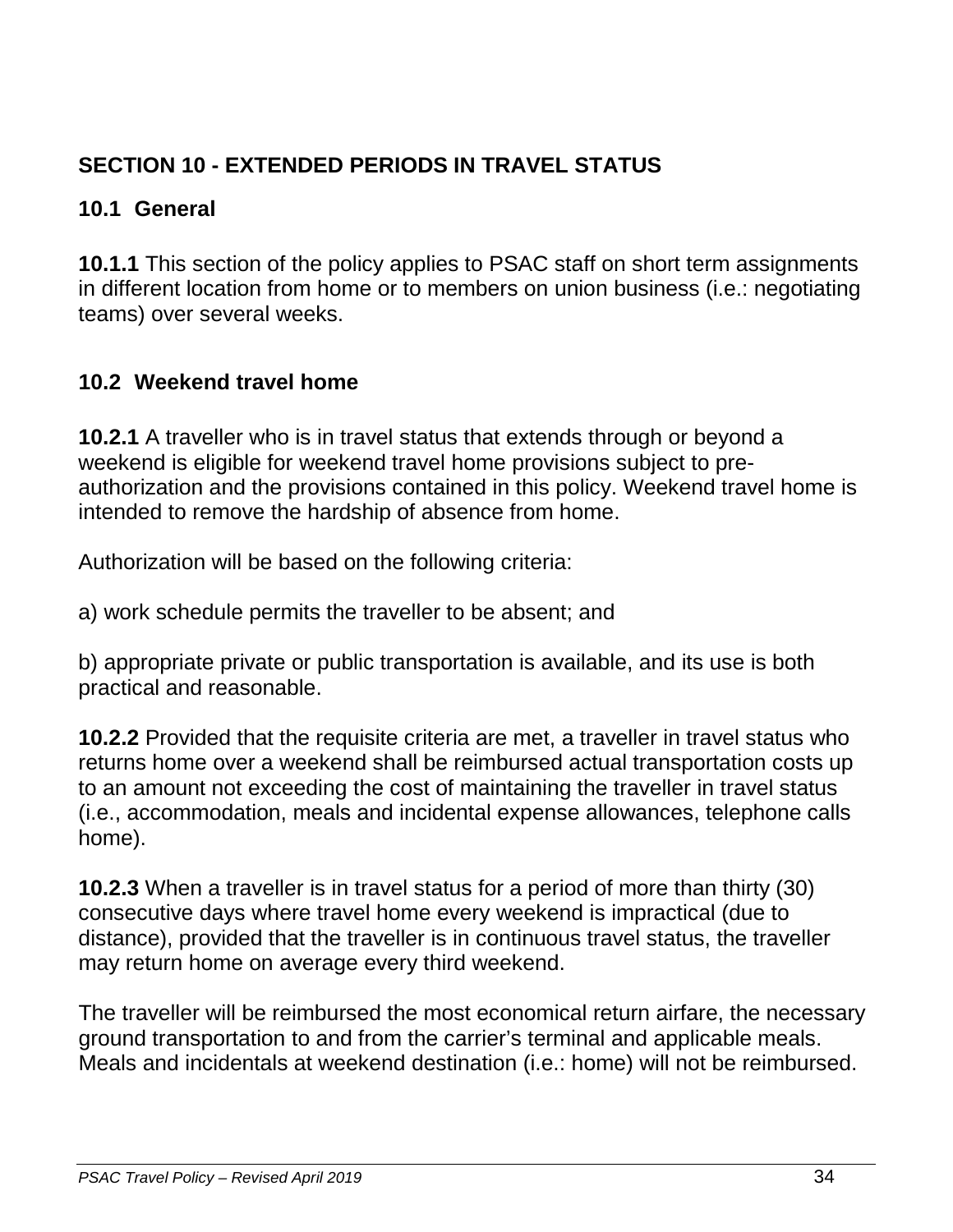**10.2.4** When the traveller plans to be away for the weekend from the travel location, the traveller is responsible for cancelling hotel arrangements at the travel location.

**10.2.5** Provided that the traveller is not required by the PSAC to remain at the duty travel location, a traveller may choose to spend the weekend at an alternate location. In order to be eligible for reimbursement, the traveller shall cancel charges for accommodation (and meals provided on-site) at the duty travel location, provide a receipt for alternate commercial accommodation and be eligible for reimbursement up to the amount that would have been incurred if the traveller had remained at the duty travel location.

#### <span id="page-34-0"></span>**10.3 Alternative to weekend travel home**

**10.3.1** As an alternative to weekend travel home by the PSAC authorized traveller, their spouse/dependant may be authorized to travel to the PSAC traveller's assigned work location, provided that the provisions contained in the Travel Policy are met.

The transportation expenses (airfare and ground transportation) incurred by the spouse/dependant for a round trip to the traveller's travel location will be reimbursed. Such travel should be booked through the PSAC Travel Agent. Receipts are required, and the cost incurred by the other person for this round trip must be equal to or less than the round trip cost if the traveller had exercised the option of returning home.

The PSAC will only cover transportation costs for spouse/dependant and will not be responsible for any other expenses incurred by this individual.

#### <span id="page-34-1"></span>**10.4 Other extended travel periods**

**10.4.1** There are situations where the traveller is required to leave their headquarters area for a number of months to live in another community for reasons of training or work assignments.

**10.4.2** When the period of stay at another location or at successive locations is two months or less, the traveller will be considered to be in travel status.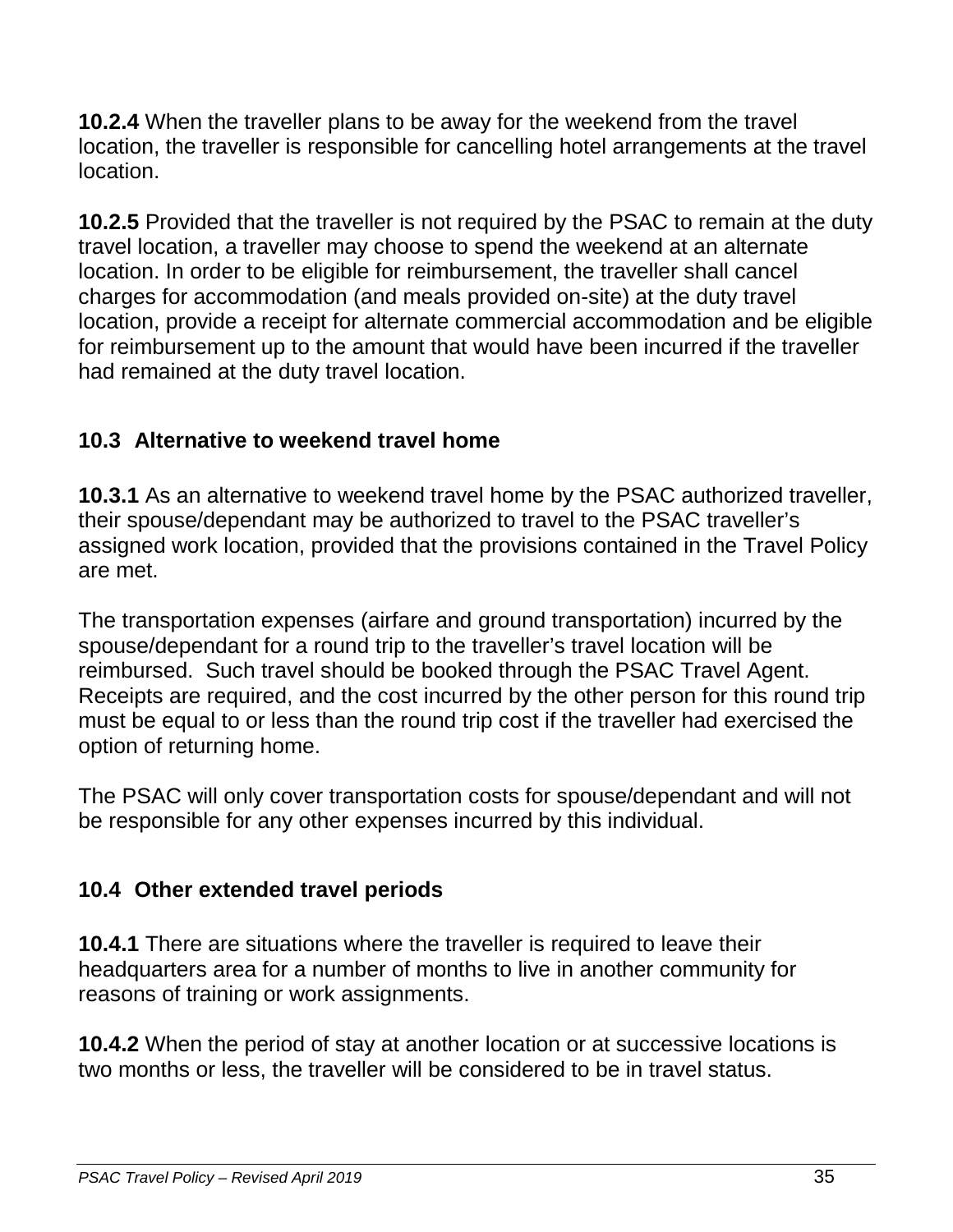**10.4.3** When the period of stay at another location or at successive locations is in excess of two months the traveller will be considered to be in extended travel status and appropriate arrangements will be made by the PSAC for suitable selfcontained accommodation obtainable at weekly or monthly rental rates.

**10.4.4** For periods in extended travel status of two months or more, incidental expenses are reimbursed as part of the composite meal and incidental allowances rates (Per Diem).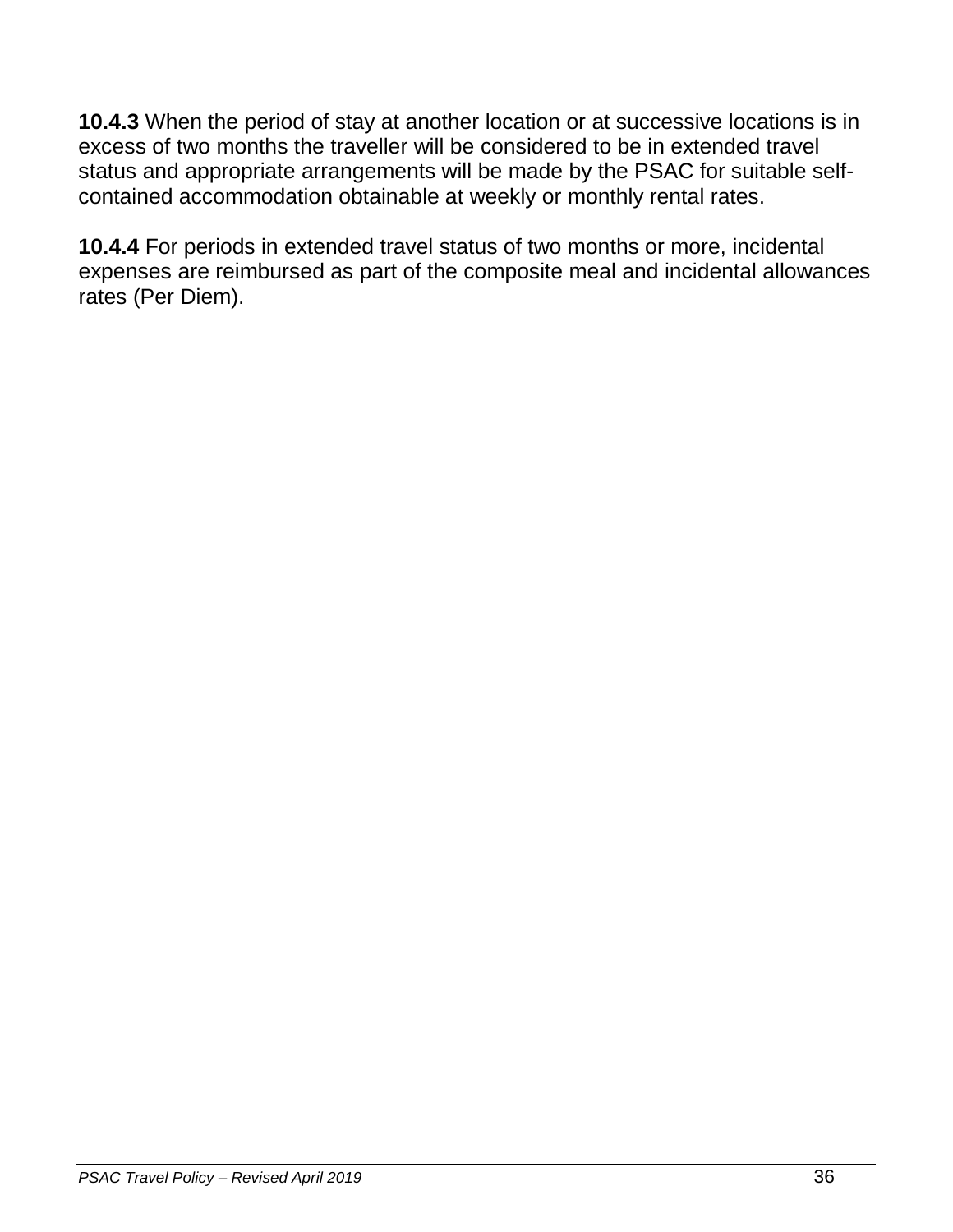# <span id="page-36-0"></span>**SECTION 11 – TRAVEL OUTSIDE CANADA**

### <span id="page-36-1"></span>**11.1 Scope**

**11.1.1** This section includes only those provisions that are unique to travel outside Canada and overseas travel. The general policy also applies to these travel situations except as outlined in this Section.

# <span id="page-36-2"></span>**11.2 Approval**

**11.2.1** Approval of all travel outside Canada is delegated to the National President.

# <span id="page-36-3"></span>**11.3 Accommodation**

**11.3.1** All hotel accommodations outside Canada should be booked using the PSAC travel agency and charged to the personal credit card of the traveller. Government hotel directories shall also serve as a guide for the cost, location and selection of accommodation. Only those establishments that provide adequate accommodation at reasonable rates should be used. Where accommodation is available at establishments that are not listed but offer more competitive rates, the use of such accommodation is encouraged.

# <span id="page-36-4"></span>**11.4 Meals**

**11.4.1** Daily meal allowances apply to each full day in travel status and recognize that travellers are often restricted to the vicinity of the major hotels and related higher restaurant meal costs. The authorized rate is the established rate for the travel location and such rate has already been converted for Canadian currency rate.

**11.4.2** Meals taken during part days in travel status are reimbursed in accordance with the individual meal rates as outlined in the international meal and incidental allowance rates in Appendix B.

**11.4.3** Private, Government, Self-Contained, Non-Commercial accommodation When a traveller occupies private, government, PSAC, non-commercial or selfcontained accommodation while travelling on official PSAC business to a location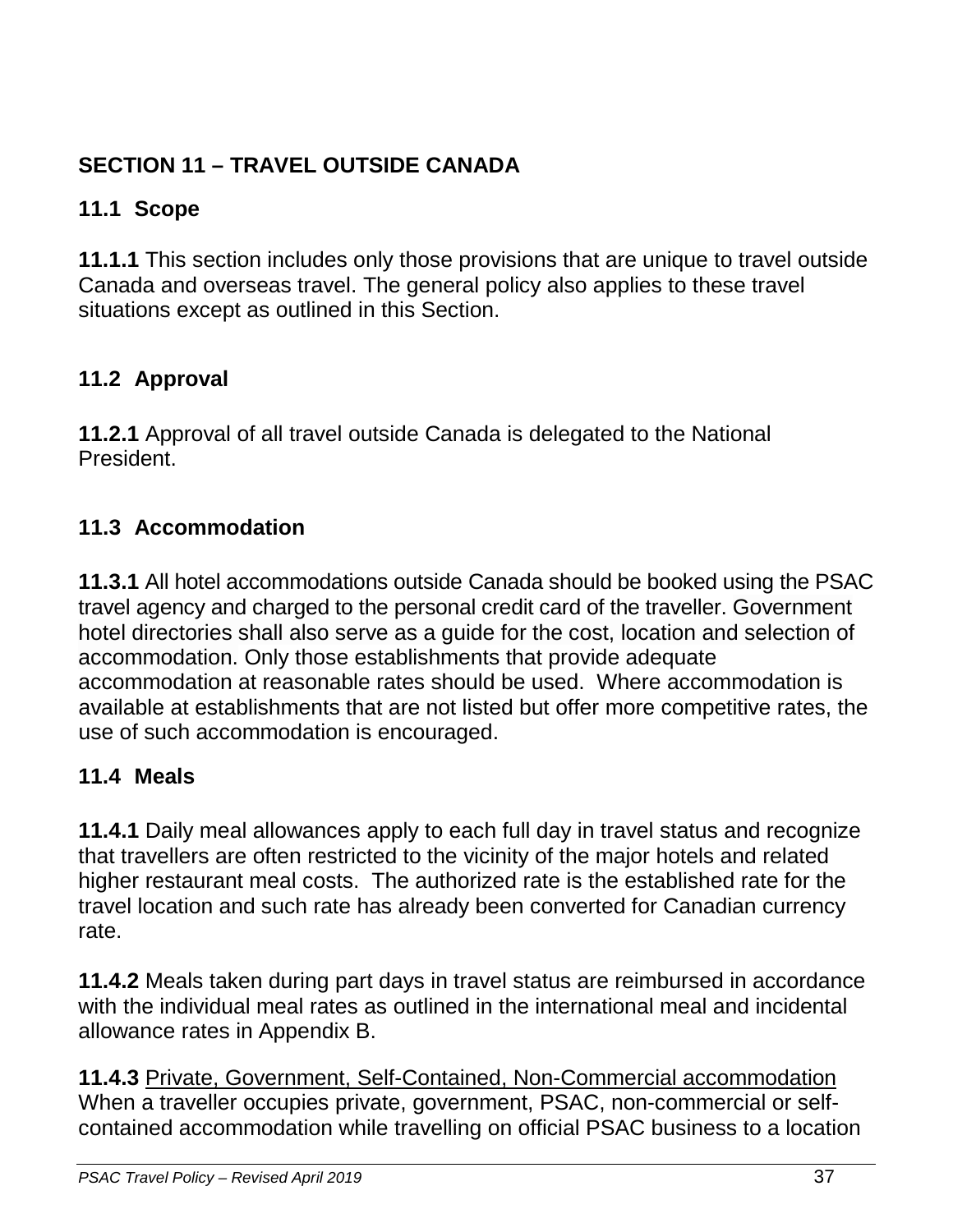abroad for which an authorized meal allowance has been established, an amount equal to 100 per cent of that allowance shall be paid.

#### **11.4.4** Unspecified Rates

Where no meal allowance has been established in a given country or where sudden changes in currency exchange rates or high inflationary trends may invalidate the specified meal allowance, actual and reasonable expenses shall be reimbursed.

#### <span id="page-37-0"></span>**11.5 Incidentals**

**11.5.1** The incidental expense allowance paid shall be based on the foreign meal allowances as outlined in Appendix B, as appropriate, or actual and reasonable costs where no meal allowances are listed for a given country. Incidentals are calculated based upon meal allowances paid for each day or part day in travel status where sleeping accommodation is authorized. When incidentals are claimed, no additional amount may be claimed for gratuities.

#### <span id="page-37-1"></span>**11.6 Other expenses**

**11.6.1** A traveller on travel status outside Canada shall be reimbursed the costs incurred for local and long-distance telephone calls necessarily placed as a result of PSAC business. Receipts are required for all calls placed while in this travel status.

**11.6.2** The costs incurred in converting reasonable sums to foreign currencies and re-converting any unused balance to Canadian currency shall be reimbursed based on receipts. Where such receipts are not attached to the travel claim, the average of the Bank of Canada currency exchange rates shall apply, based on a random sample of days in travel status selected by the PSAC. However, where a traveller has not provided receipts for travel in a country where a recognized tourist rate of exchange exists, this rate shall be used as the basis for calculating the reimbursement of expenses.

**11.6.3** Insurance - See Section 3.2, Travel outside Canada – Insurance.

**11.6.4** Travellers shall be entitled to reimbursement of the cost to cover repairs to or replacement of lost or damaged luggage while travelling, except where such coverage is provided by the airline carrier. Where coverage is not provided, travellers will require pre-approval from the PSAC prior to incurring the expense and may be required to submit a statement from the carrier.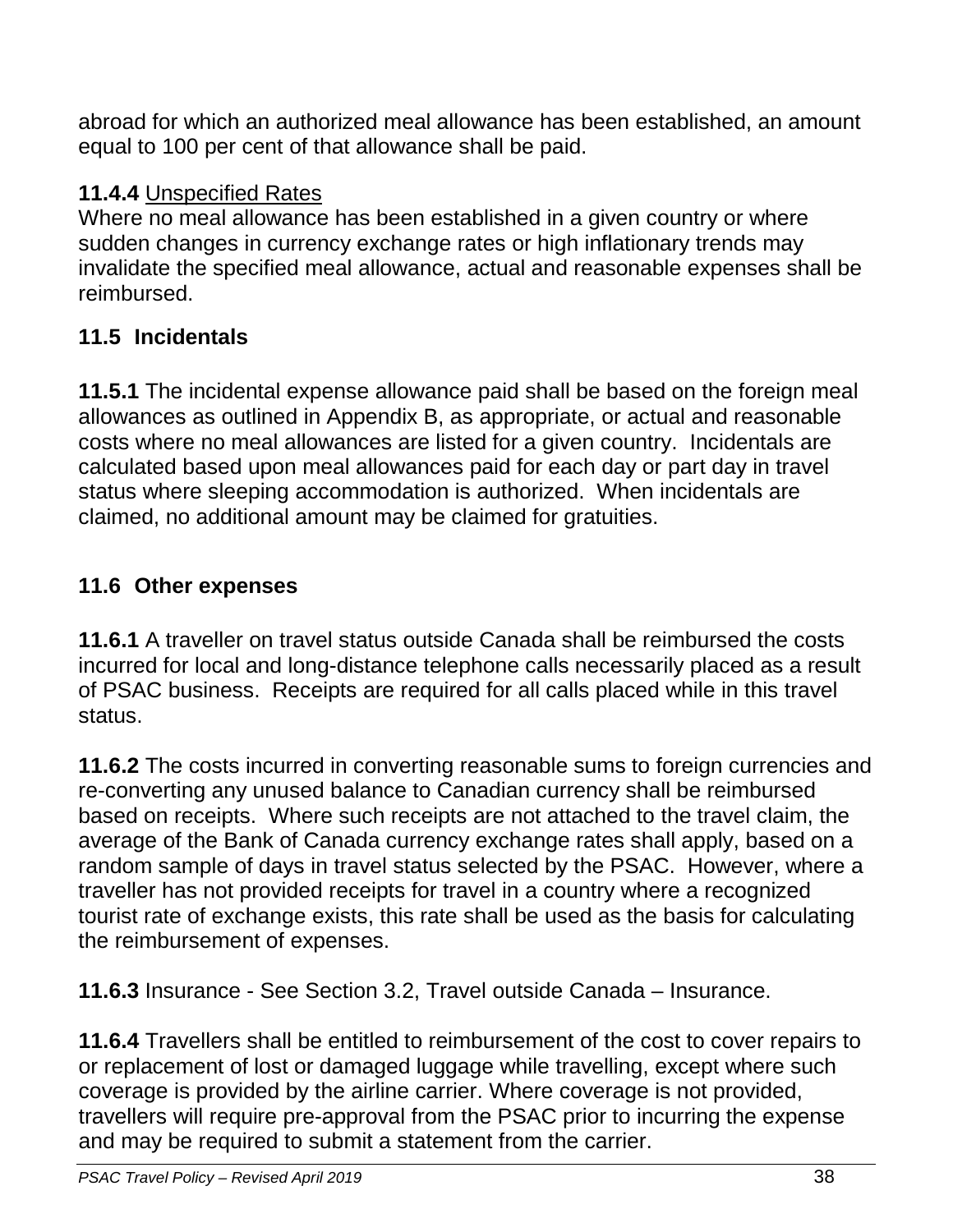**11.6.5** When a traveller is required to proceed outside Canada on authorized PSAC business, the PSAC shall reimburse costs for obtaining an appropriate official passport or visa, and any required inoculations, vaccinations, X-rays and certificates of health, at no expense to the traveller.